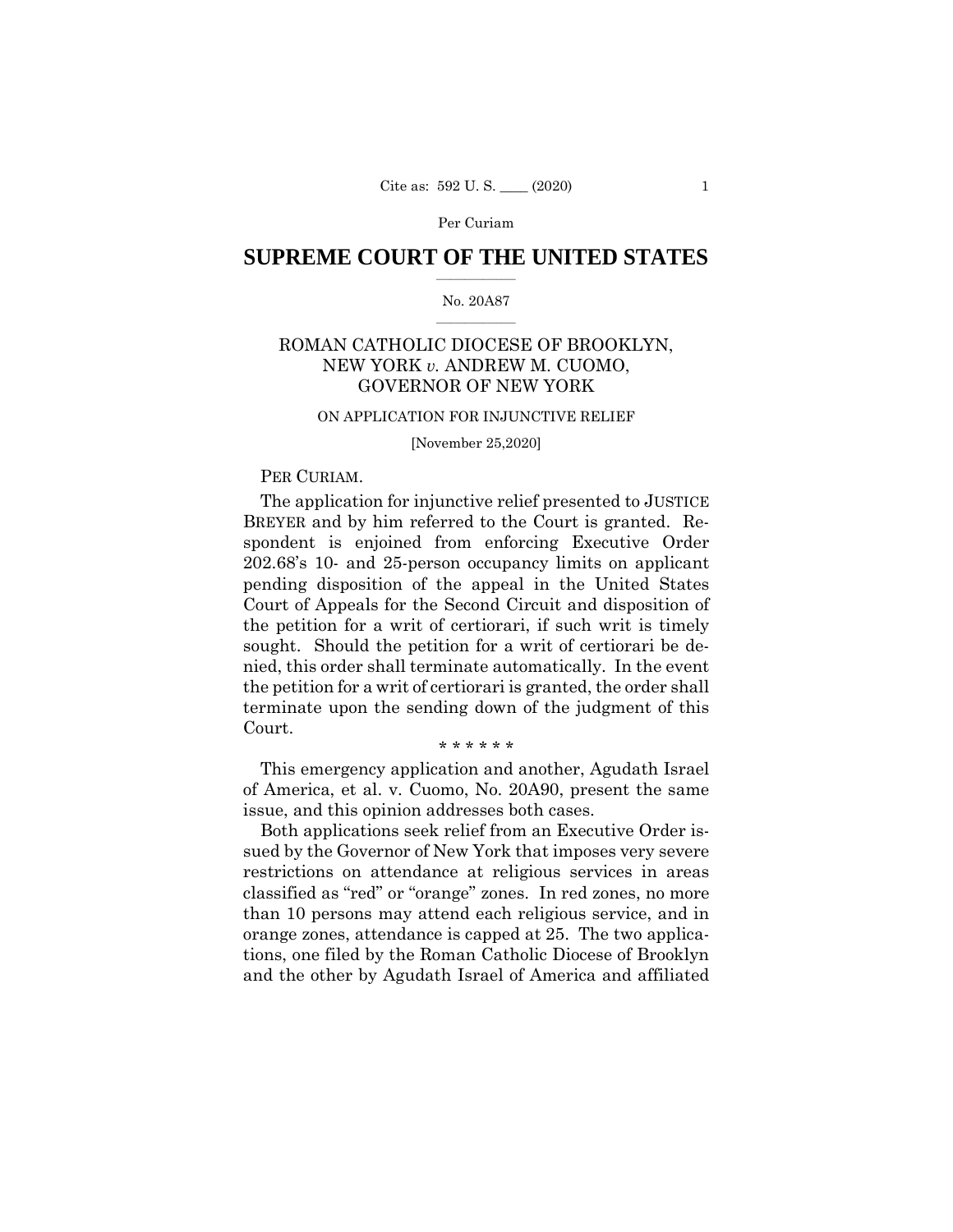entities, contend that these restrictions violate the Free Exercise Clause of the First Amendment, and they ask us to enjoin enforcement of the restrictions while they pursue appellate review. Citing a variety of remarks made by the Governor, Agudath Israel argues that the Governor specifically targeted the Orthodox Jewish community and gerrymandered the boundaries of red and orange zones to ensure that heavily Orthodox areas were included. Both the Diocese and Agudath Israel maintain that the regulations treat houses of worship much more harshly than comparable secular facilities. And they tell us without contradiction that they have complied with all public health guidance, have implemented additional precautionary measures, and have operated at 25% or 33% capacity for months without a single outbreak.

The applicants have clearly established their entitlement to relief pending appellate review. They have shown that their First Amendment claims are likely to prevail, that denying them relief would lead to irreparable injury, and that granting relief would not harm the public interest. See *Winter* v. *Natural Resources Defense Council, Inc.*, 555 U. S. 7, 20 (2008). Because of the need to issue an order promptly, we provide only a brief summary of the reasons why immediate relief is essential.

 (CA2, Nov. 9, 2020) (Park, J., dissenting). But even if we *Likelihood of success on the merits*. The applicants have made a strong showing that the challenged restrictions violate "the minimum requirement of neutrality" to religion. *Church of Lukumi Babalu Aye, Inc.* v. *Hialeah*, 508 U. S. 520, 533 (1993). As noted by the dissent in the court below, statements made in connection with the challenged rules can be viewed as targeting the " 'ultra-Orthodox [Jewish] community.'" \_\_\_ F. 3d \_\_, \_\_, 2020 WL 6750495,  $*5$ put those comments aside, the regulations cannot be viewed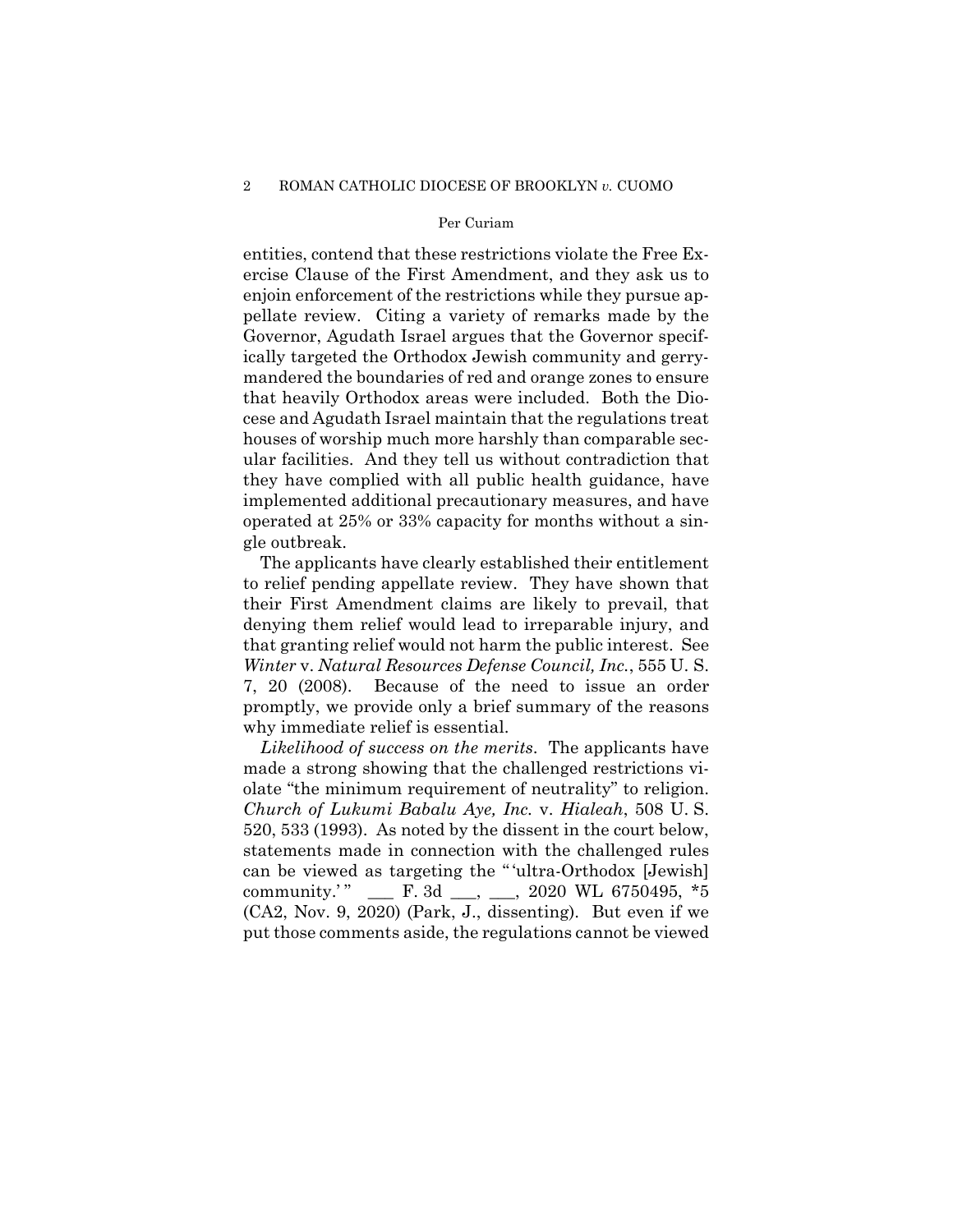as neutral because they single out houses of worship for especially harsh treatment.1

 parate treatment is even more striking in an orange zone. In a red zone, while a synagogue or church may not admit more than 10 persons, businesses categorized as "essential" may admit as many people as they wish. And the list of "essential" businesses includes things such as acupuncture facilities, camp grounds, garages, as well as many whose services are not limited to those that can be regarded as essential, such as all plants manufacturing chemicals and microelectronics and all transportation facilities. See New York State, Empire State Development, Guidance for Determining Whether a Business Enterprise is Subject to a Workforce Reduction Under Recent Executive Orders, [https://esd.ny.gov/guidance-executive-order-2026.](https://esd.ny.gov/guidance-executive-order-2026) The dis-While attendance at houses of worship is limited to 25 persons, even non-essential businesses may decide for themselves how many persons to admit.

These categorizations lead to troubling results. At the hearing in the District Court, a health department official testified about a large store in Brooklyn that could "literally have hundreds of people shopping there on any given day." App. to Application in No. 20A87, Exh. D, p. 83. Yet a nearby church or synagogue would be prohibited from allowing more than 10 or 25 people inside for a worship service. And the Governor has stated that factories and schools have contributed to the spread of COVID–19, *id*., Exh. H, at 3; App. to Application in No. 20A90, pp. 98, 100, but they are treated less harshly than the Diocese's churches and Agudath Israel's synagogues, which have admirable safety records.

Because the challenged restrictions are not "neutral" and

<sup>&</sup>lt;sup>1</sup> Compare *Trump* v. *Hawaii*, 585 U. S. \_\_, \_\_ (2018) (slip op., at 29) (directive "neutral on its face").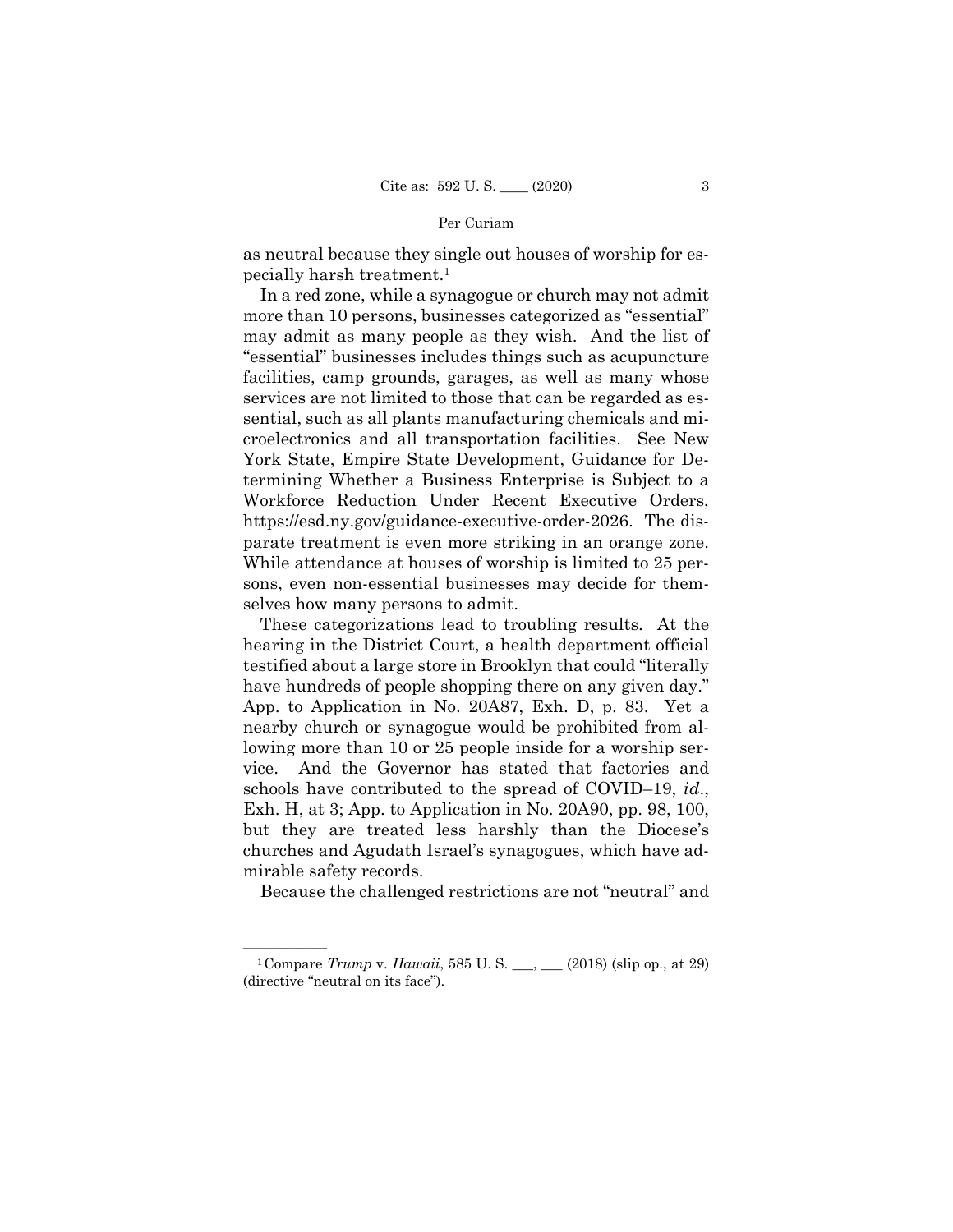of "general applicability," they must satisfy "strict scrutiny," and this means that they must be "narrowly tailored" to serve a "compelling" state interest. *Church of Lukumi*, 508 U. S., at 546. Stemming the spread of COVID–19 is unquestionably a compelling interest, but it is hard to see how the challenged regulations can be regarded as "narrowly tailored." They are far more restrictive than any COVID–related regulations that have previously come before the Court,<sup>2</sup> much tighter than those adopted by many other jurisdictions hard-hit by the pandemic, and far more severe than has been shown to be required to prevent the spread of the virus at the applicants' services. The District Court noted that "there ha[d] not been any COVID–19 outbreak in any of the Diocese's churches since they reopened," and it praised the Diocese's record in combatting the spread of the disease. \_\_\_ F. Supp. 3d \_\_\_, \_\_\_, 2020 WL 6120167, \*2 (EDNY, Oct. 16, 2020). It found that the Diocese had been constantly "ahead of the curve, enforcing stricter safety protocols than the State required." *Ibid.* Similarly, Agudath Israel notes that "[t]he Governor does not dispute that [it] ha[s] rigorously implemented and adhered to all health protocols and that there has been no outbreak of COVID–19 in [its] congregations." Application in No. 20A90, at 36.

Not only is there no evidence that the applicants have contributed to the spread of COVID–19 but there are many other less restrictive rules that could be adopted to minimize the risk to those attending religious services. Among other things, the maximum attendance at a religious service could be tied to the size of the church or synagogue. Almost all of the 26 Diocese churches immediately affected

<sup>—————— 2</sup>See *Calvary Chapel Dayton Valley* v. *Sisolak*, 591 U. S. \_\_\_ (2020) (directive limiting in-person worship services to 50 people); *South Bay United Pentecostal Church* v. *Newsom*, 590 U. S. \_\_\_ (2020) (Executive Order limiting in-person worship to 25% capacity or 100 people, whichever was lower).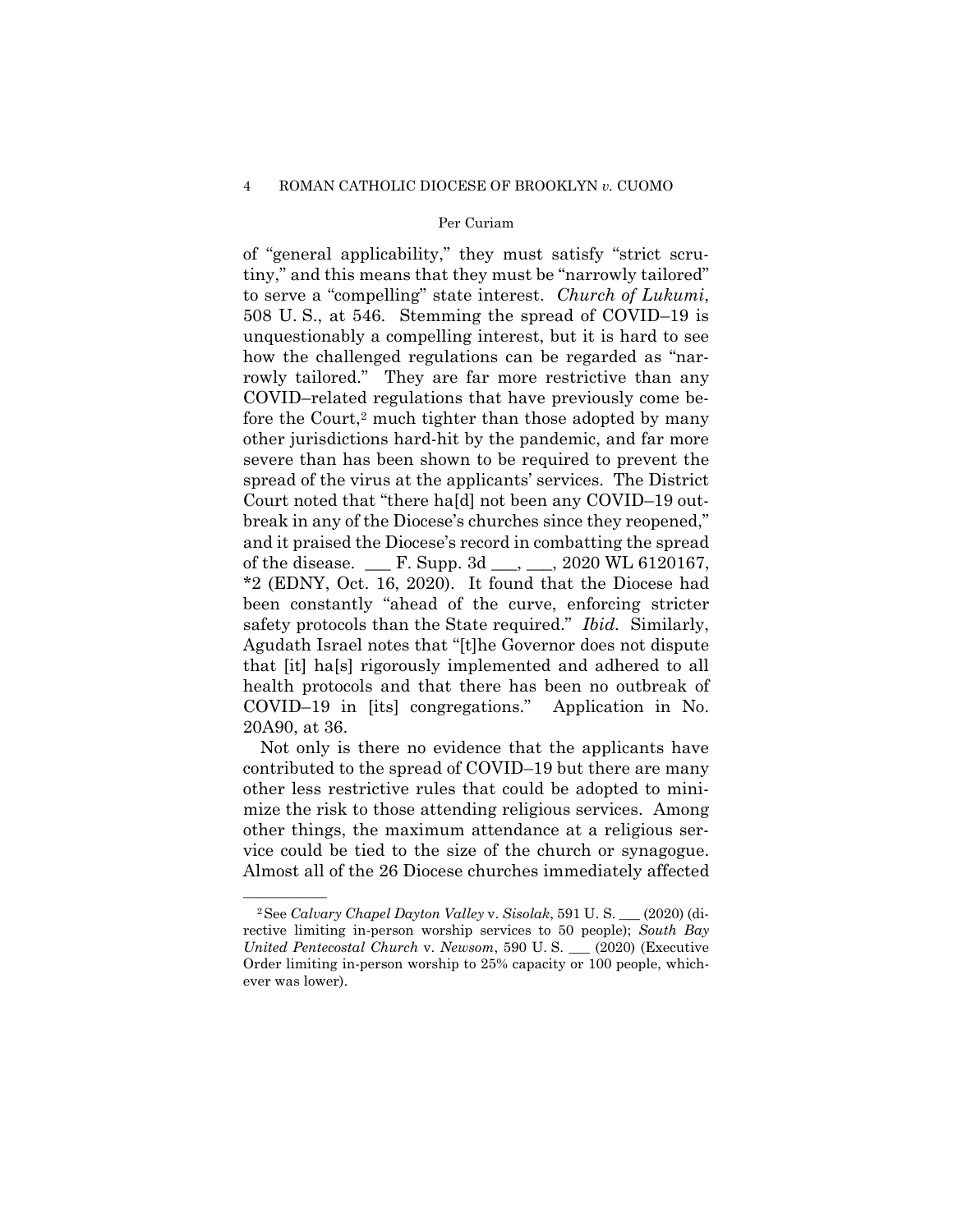by the Executive Order can seat at least 500 people, about 14 can accommodate at least 700, and 2 can seat over 1,000. Similarly, Agudath Israel of Kew Garden Hills can seat up to 400. It is hard to believe that admitting more than 10 people to a 1,000–seat church or 400–seat synagogue would create a more serious health risk than the many other activities that the State allows.

 *Irreparable harm*. There can be no question that the challenged restrictions, if enforced, will cause irreparable harm. "The loss of First Amendment freedoms, for even minimal periods of time, unquestionably constitutes irreparable injury." *Elrod* v. *Burns*, 427 U. S. 347, 373 (1976) (plurality opinion). If only 10 people are admitted to each service, the great majority of those who wish to attend Mass on Sunday or services in a synagogue on Shabbat will be barred. And while those who are shut out may in some instances be able to watch services on television, such remote viewing is not the same as personal attendance. Catholics who watch a Mass at home cannot receive communion, and there are important religious traditions in the Orthodox Jewish faith that require personal attendance. App. to Application in No. 20A90, at 26–27.

 *Public interest*. Finally, it has not been shown that granting the applications will harm the public. As noted, the State has not claimed that attendance at the applicants' services has resulted in the spread of the disease. And the State has not shown that public health would be imperiled if less restrictive measures were imposed.

Members of this Court are not public health experts, and we should respect the judgment of those with special expertise and responsibility in this area. But even in a pandemic, the Constitution cannot be put away and forgotten. The restrictions at issue here, by effectively barring many from attending religious services, strike at the very heart of the First Amendment's guarantee of religious liberty. Before allowing this to occur, we have a duty to conduct a serious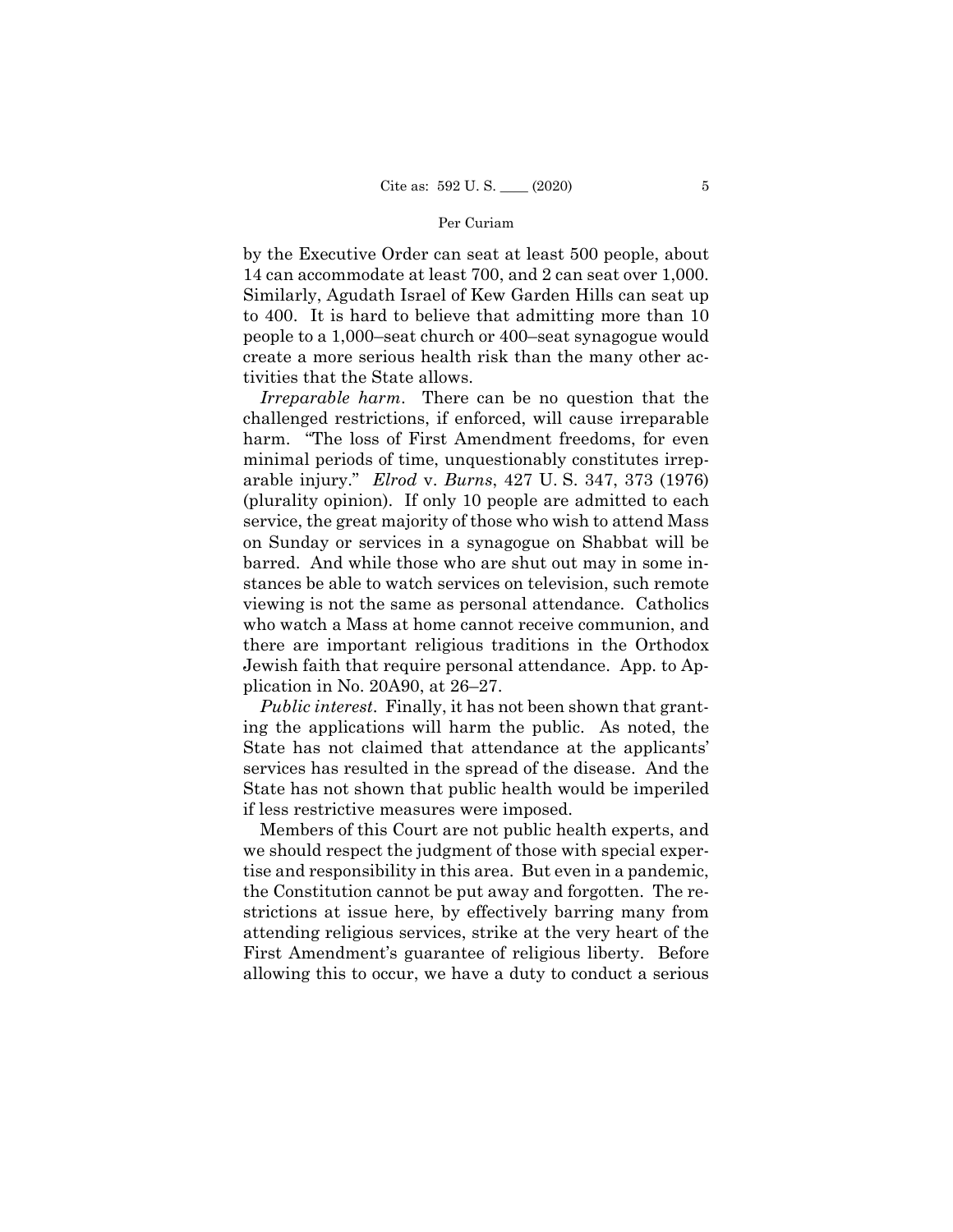examination of the need for such a drastic measure.

The dissenting opinions argue that we should withhold relief because the relevant circumstances have now changed. After the applicants asked this Court for relief, the Governor reclassified the areas in question from orange to yellow, and this change means that the applicants may hold services at 50% of their maximum occupancy. The dissents would deny relief at this time but allow the Diocese and Agudath Israel to renew their requests if this recent reclassification is reversed.

There is no justification for that proposed course of action. It is clear that this matter is not moot. See *Federal Election Comm'n* v. *Wisconsin Right to Life*, *Inc.*, 551 U. S. 449, 462 (2007); *Friends of the Earth, Inc.* v. *Laidlaw Environmental Services (TOC), Inc*., 528 U. S. 167, 189 (2000). And injunctive relief is still called for because the applicants remain under a constant threat that the area in question will be reclassified as red or orange. See, *e.g*., *Susan B. Anthony List* v. *Driehaus*, 573 U. S. 149, 158 (2014). The Governor regularly changes the classification of particular areas without prior notice.3 If that occurs again, the reclassification will almost certainly bar individuals in the affected area from attending services before judicial relief can be obtained. At most Catholic churches, Mass is celebrated daily, and "Orthodox Jews pray in [Agudath Israel's] synagogues every day." Application in No. 20A90, at 4. Moreover, if reclassification occurs late in a week, as has happened in the past, there may not be time for applicants to seek and obtain relief from this Court before another Sabbath passes. Thirteen days have gone by since the Diocese filed its application, and Agudath Israel's application was filed over a week ago. While we could presumably act more

<sup>&</sup>lt;sup>3</sup>Recent changes were made on the following dates: Monday, November 23; Thursday, November 19; Wednesday, November 18; Wednesday, November 11; Monday, November 9; Friday, November 6; Wednesday, October 28; Wednesday, October 21.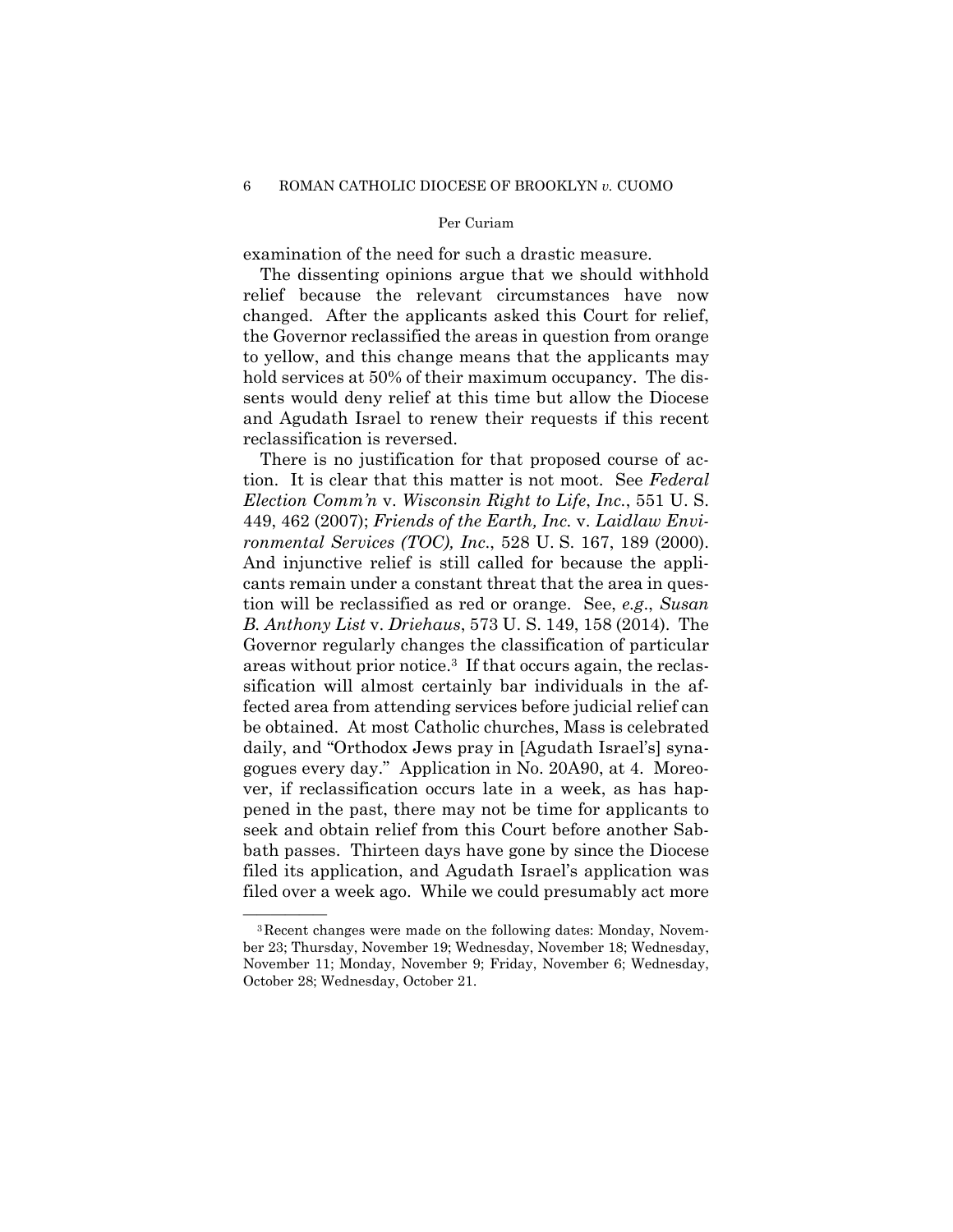swiftly in the future, there is no guarantee that we could provide relief before another weekend passes. The applicants have made the showing needed to obtain relief, and there is no reason why they should bear the risk of suffering further irreparable harm in the event of another reclassification.

For these reasons, we hold that enforcement of the Governor's severe restrictions on the applicants' religious services must be enjoined.

*It is so ordered.*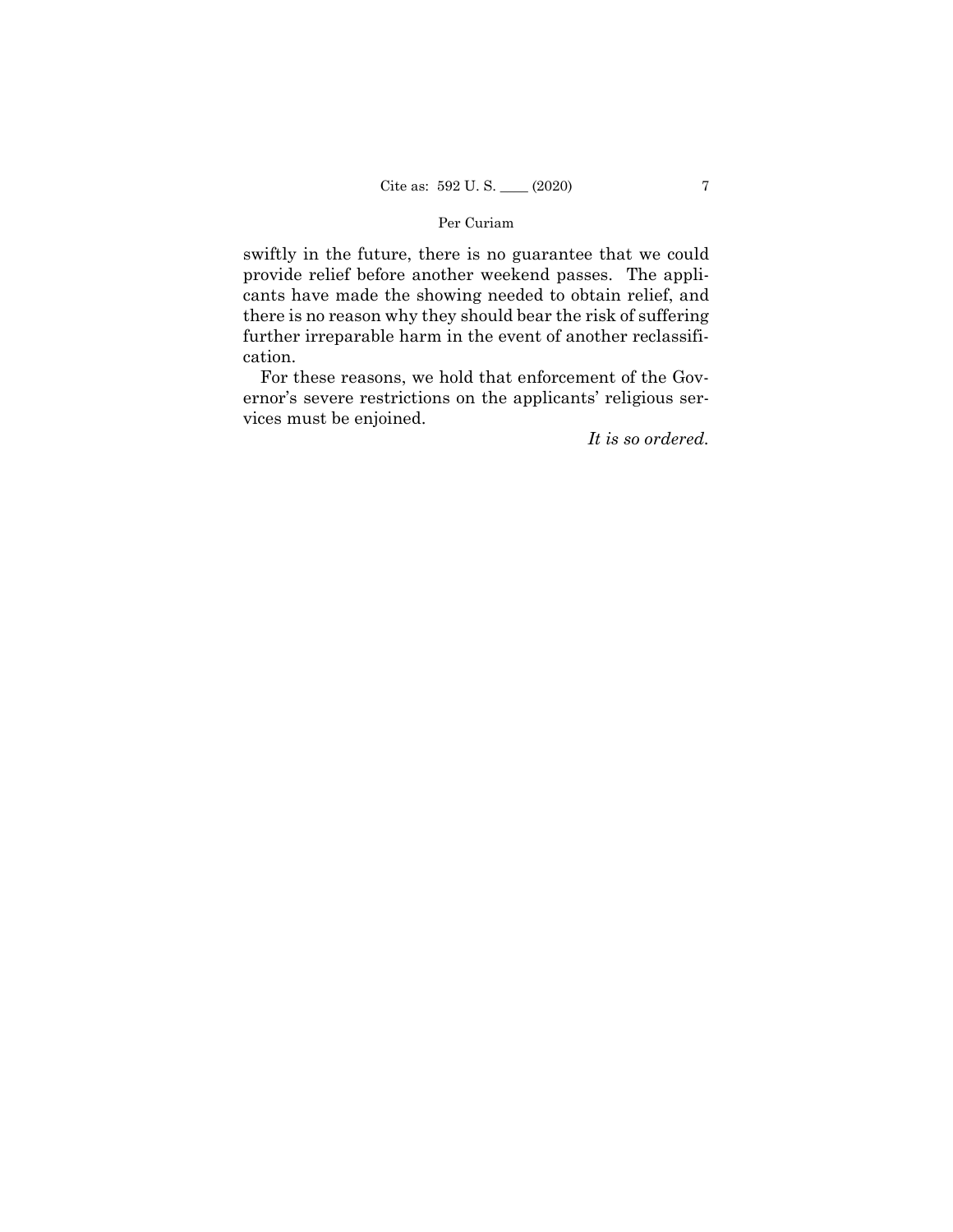# $\frac{1}{2}$  ,  $\frac{1}{2}$  ,  $\frac{1}{2}$  ,  $\frac{1}{2}$  ,  $\frac{1}{2}$  ,  $\frac{1}{2}$  ,  $\frac{1}{2}$ **SUPREME COURT OF THE UNITED STATES**

## $\frac{1}{2}$  ,  $\frac{1}{2}$  ,  $\frac{1}{2}$  ,  $\frac{1}{2}$  ,  $\frac{1}{2}$  ,  $\frac{1}{2}$ No. 20A87

# ROMAN CATHOLIC DIOCESE OF BROOKLYN, NEW YORK *v.* ANDREW M. CUOMO, GOVERNOR OF NEW YORK

# ON APPLICATION FOR INJUNCTIVE RELIEF

[November 25, 2020]

# JUSTICE GORSUCH, concurring.

Government is not free to disregard the First Amendment in times of crisis. At a minimum, that Amendment prohibits government officials from treating religious exercises worse than comparable secular activities, unless they are pursuing a compelling interest and using the least restrictive means available. See *Church of Lukumi Babalu Aye, Inc.* v. *Hialeah*, 508 U. S. 520, 546 (1993). Yet recently, during the COVID pandemic, certain States seem to have ignored these long-settled principles.

 closed—limited to a maximum of 10 people. In the Ortho-Today's case supplies just the latest example. New York's Governor has asserted the power to assign different color codes to different parts of the State and govern each by executive decree. In "red zones," houses of worship are all but dox Jewish community that limit might operate to exclude all women, considering 10 men are necessary to establish a *minyan*, or a quorum. In "orange zones," it's not much different. Churches and synagogues are limited to a maximum of 25 people. These restrictions apply even to the largest cathedrals and synagogues, which ordinarily hold hundreds. And the restrictions apply no matter the precautions taken, including social distancing, wearing masks, leaving doors and windows open, forgoing singing, and disinfecting spaces between services.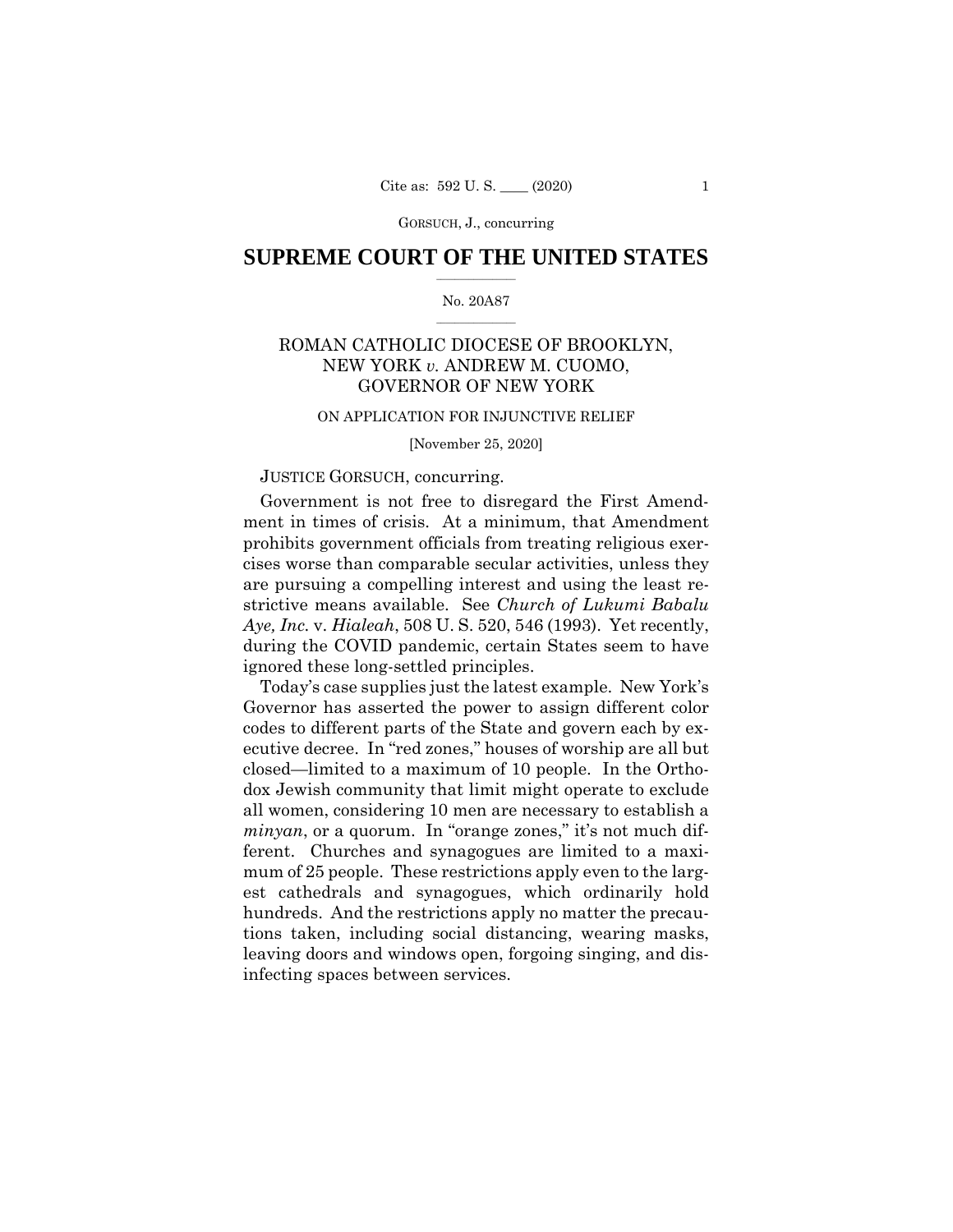#### 2 ROMAN CATHOLIC DIOCESE OF BROOKLYN *v.* CUOMO

### GORSUCH, J., concurring

At the same time, the Governor has chosen to impose *no*  capacity restrictions on certain businesses he considers "essential." And it turns out the businesses the Governor considers essential include hardware stores, acupuncturists, and liquor stores. Bicycle repair shops, certain signage companies, accountants, lawyers, and insurance agents are all essential too. So, at least according to the Governor, it may be unsafe to go to church, but it is always fine to pick up another bottle of wine, shop for a new bike, or spend the afternoon exploring your distal points and meridians. Who knew public health would so perfectly align with secular convenience?

 mats and banks, in hardware stores and liquor shops. No As almost everyone on the Court today recognizes, squaring the Governor's edicts with our traditional First Amendment rules is no easy task. People may gather inside for extended periods in bus stations and airports, in laundroapparent reason exists why people may not gather, subject to identical restrictions, in churches or synagogues, especially when religious institutions have made plain that they stand ready, able, and willing to follow all the safety precautions required of "essential" businesses and perhaps more besides. The only explanation for treating religious places differently seems to be a judgment that what happens there just isn't as "essential" as what happens in secular spaces. Indeed, the Governor is remarkably frank about this: In his judgment laundry and liquor, travel and tools, are all "essential" while traditional religious exercises are not. *That* is exactly the kind of discrimination the First Amendment forbids.

Nor is the problem an isolated one. In recent months, certain other Governors have issued similar edicts. At the flick of a pen, they have asserted the right to privilege restaurants, marijuana dispensaries, and casinos over churches, mosques, and temples. See *Calvary Chapel Dayton Valley* v. *Sisolak*, 591 U. S. \_\_\_, \_\_\_ (2020) (GORSUCH,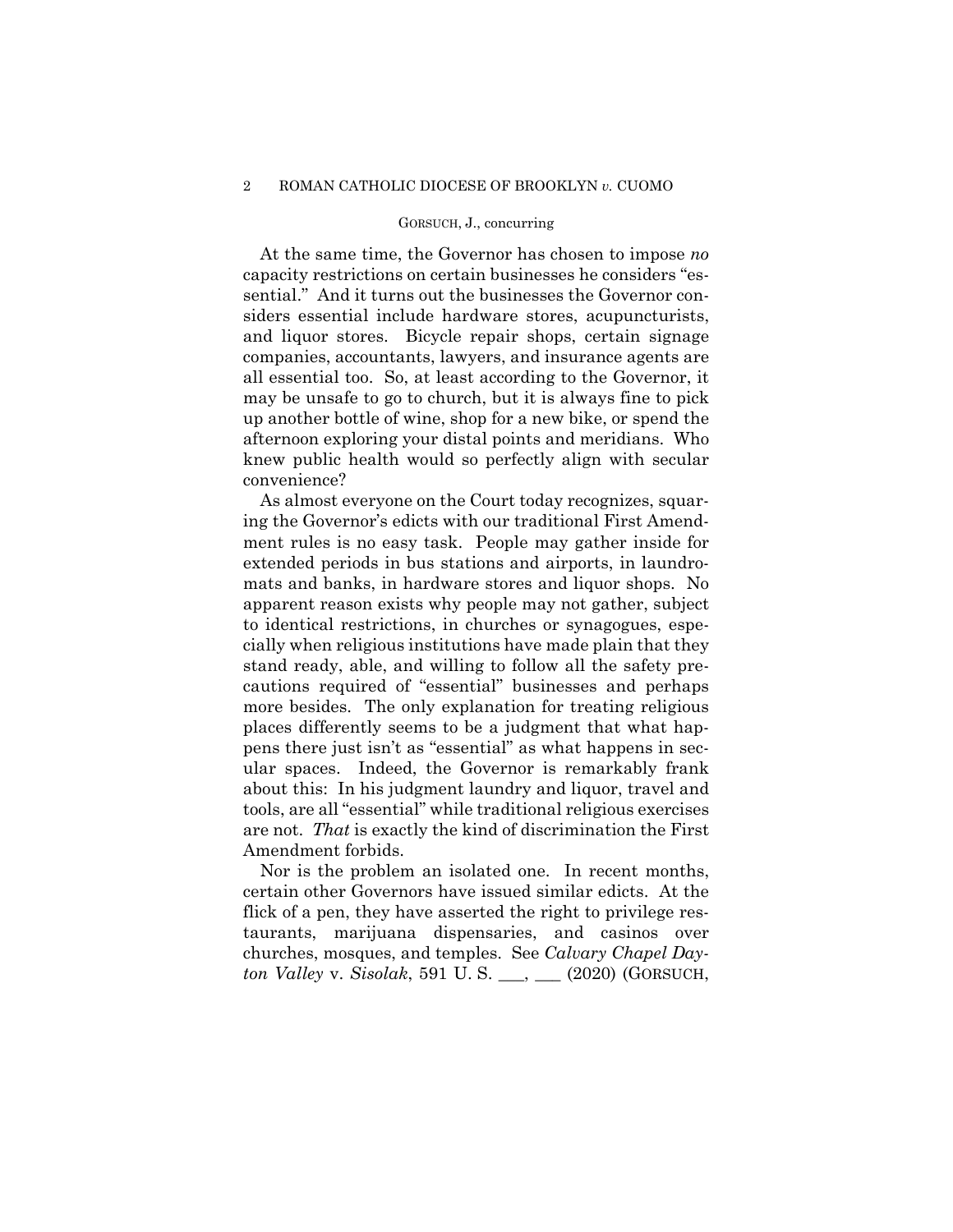J., dissenting). In far too many places, for far too long, our first freedom has fallen on deaf ears.

\*

What could justify so radical a departure from the First Amendment's terms and long-settled rules about its application? Our colleagues offer two possible answers. Initially, some point to a solo concurrence in *South Bay Pentecostal Church* v. *Newsom*, 590 U. S. \_\_\_ (2020), in which THE CHIEF JUSTICE expressed willingness to defer to executive orders in the pandemic's early stages based on the newness of the emergency and how little was then known about the disease. *Post*, at 5 (opinion of BREYER, J.). At that time, COVID had been with us, in earnest, for just three months. Now, as we round out 2020 and face the prospect of entering a second calendar year living in the pandemic's shadow, that rationale has expired according to its own terms. Even if the Constitution has taken a holiday during this pandemic, it cannot become a sabbatical. Rather than apply a nonbinding and expired concurrence from *South Bay*, courts must resume applying the Free Exercise Clause. Today, a majority of the Court makes this plain.

Not only did the *South Bay* concurrence address different circumstances than we now face, that opinion was mistaken from the start. To justify its result, the concurrence reached back 100 years in the U. S. Reports to grab hold of our decision in *Jacobson* v. *Massachusetts*, 197 U. S. 11 (1905). But *Jacobson* hardly supports cutting the Constitution loose during a pandemic. That decision involved an entirely different mode of analysis, an entirely different right, and an entirely different kind of restriction.

Start with the mode of analysis. Although *Jacobson* predated the modern tiers of scrutiny, this Court essentially applied rational basis review to Henning Jacobson's challenge to a state law that, in light of an ongoing smallpox pandemic, required individuals to take a vaccine, pay a \$5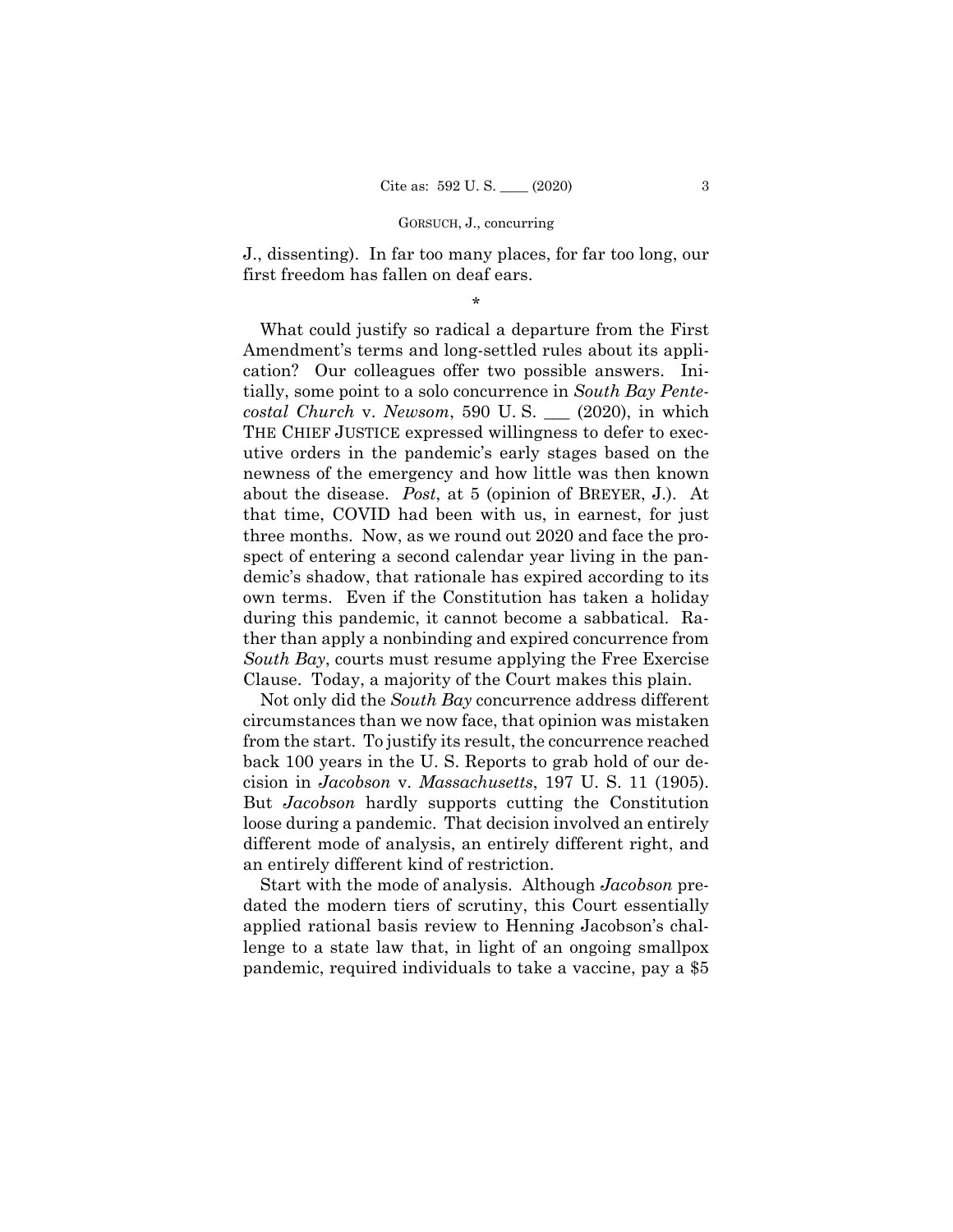#### 4 ROMAN CATHOLIC DIOCESE OF BROOKLYN *v.* CUOMO

### GORSUCH, J., concurring

fine, or establish that they qualified for an exemption. *Id.*, at 25 (asking whether the State's scheme was "reasonable"); *id.*, at 27 (same); *id.*, at 28 (same). Rational basis review is the test this Court *normally* applies to Fourteenth Amendment challenges, so long as they do not involve suspect classifications based on race or some other ground, or a claim of fundamental right. Put differently, *Jacobson* didn't seek to depart from normal legal rules during a pandemic, and it supplies no precedent for doing so. Instead, *Jacobson* applied what would become the traditional legal test associated with the right at issue—exactly what the Court does today. Here, that means strict scrutiny: The First Amendment traditionally requires a State to treat religious exercises at least as well as comparable secular activities unless it can meet the demands of strict scrutiny—showing it has employed the most narrowly tailored means available to satisfy a compelling state interest. *Church of Lukumi*, 508 U. S., at 546.

Next, consider the right asserted. Mr. Jacobson claimed that he possessed an implied "substantive due process" right to "bodily integrity" that emanated from the Fourteenth Amendment and allowed him to avoid not only the vaccine but *also* the \$5 fine (about \$140 today) *and* the need to show he qualified for an exemption. 197 U. S., at 13–14. This Court disagreed. But what does that have to do with our circumstances? Even if judges may impose emergency restrictions on rights that some of them have found hiding in the Constitution's penumbras, it does not follow that the same fate should befall the textually explicit right to religious exercise.

 Finally, consider the different nature of the restriction. In *Jacobson*, individuals could accept the vaccine, pay the fine, or identify a basis for exemption. *Id.*, at 12, 14. The imposition on Mr. Jacobson's claimed right to bodily integrity, thus, was avoidable and relatively modest. It easily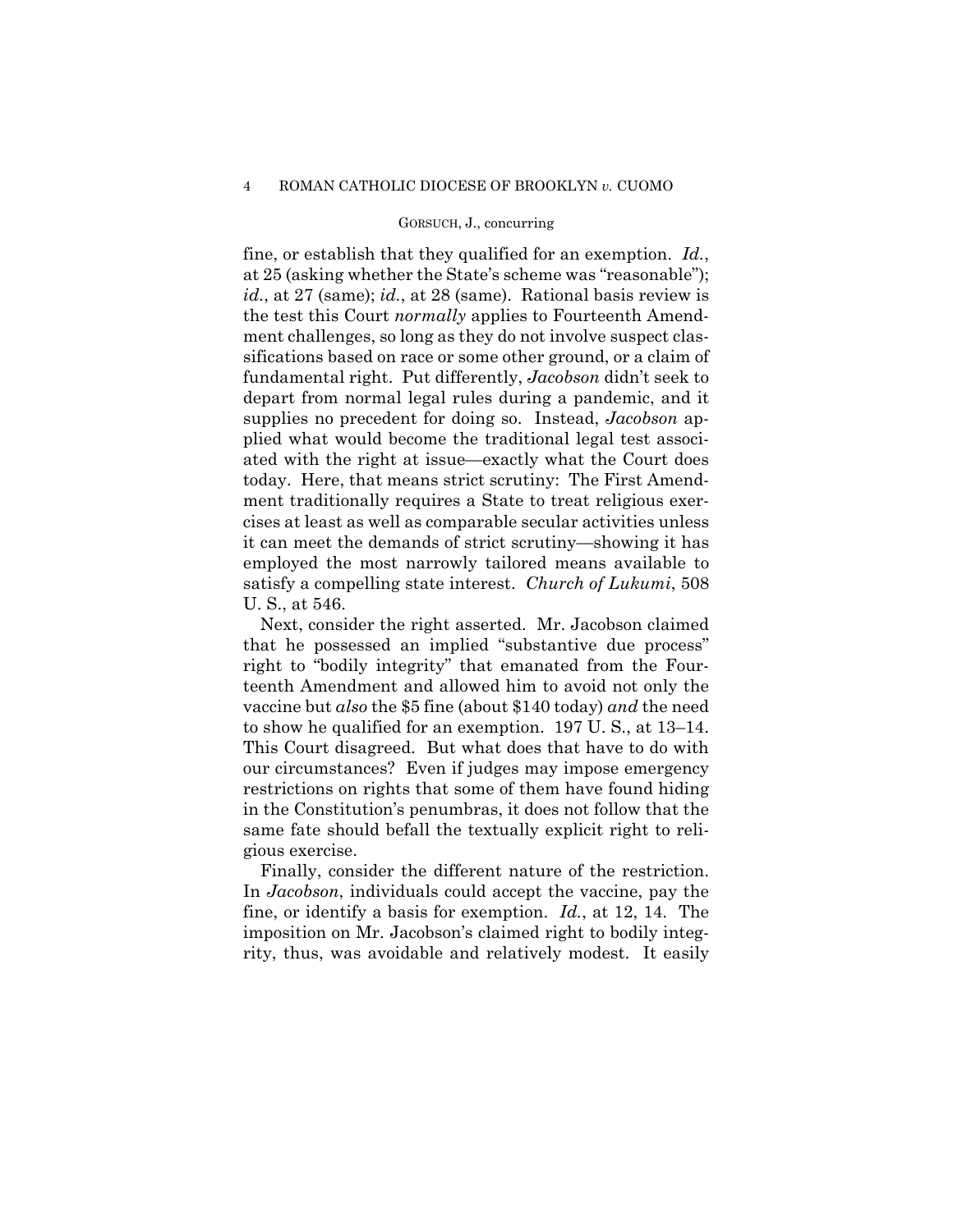survived rational basis review, and might even have survived strict scrutiny, given the opt-outs available to certain objectors. *Id.*, at 36, 38–39. Here, by contrast, the State has effectively sought to ban all traditional forms of worship in affected "zones" whenever the Governor decrees and for as long as he chooses. Nothing in *Jacobson* purported to address, let alone approve, such serious and long-lasting intrusions into settled constitutional rights. In fact, *Jacobson* explained that the challenged law survived only because it did not "contravene the Constitution of the United States" or "infringe any right granted or secured by that instrument." *Id.*, at 25.

Tellingly no Justice now disputes any of these points. Nor does any Justice seek to explain why anything other than our usual constitutional standards should apply during the current pandemic. In fact, today the author of the *South Bay* concurrence even downplays the relevance of *Jacobson* for cases like the one before us. *Post*, at 2 (opinion of ROBERTS, C. J.). All this is surely a welcome development. But it would require a serious rewriting of history to suggest, as THE CHIEF JUSTICE does, that the *South Bay*  concurrence never really relied in significant measure on *Jacobson*. That was the first case *South Bay* cited on the substantive legal question before the Court, it was the only case cited involving a pandemic, and many lower courts quite understandably read its invocation as inviting them to slacken their enforcement of constitutional liberties while COVID lingers. See, *e.g., Elim Romanian Pentecostal Church* v. *Pritzker*, 962 F. 3d 341, 347 (CA7 2020); *Legacy Church, Inc.* v. *Kunkel*, \_\_\_ F. Supp. 3d \_\_\_, \_\_\_ (NM 2020).

Why have some mistaken this Court's modest decision in *Jacobson* for a towering authority that overshadows the Constitution during a pandemic? In the end, I can only surmise that much of the answer lies in a particular judicial impulse to stay out of the way in times of crisis. But if that impulse may be understandable or even admirable in other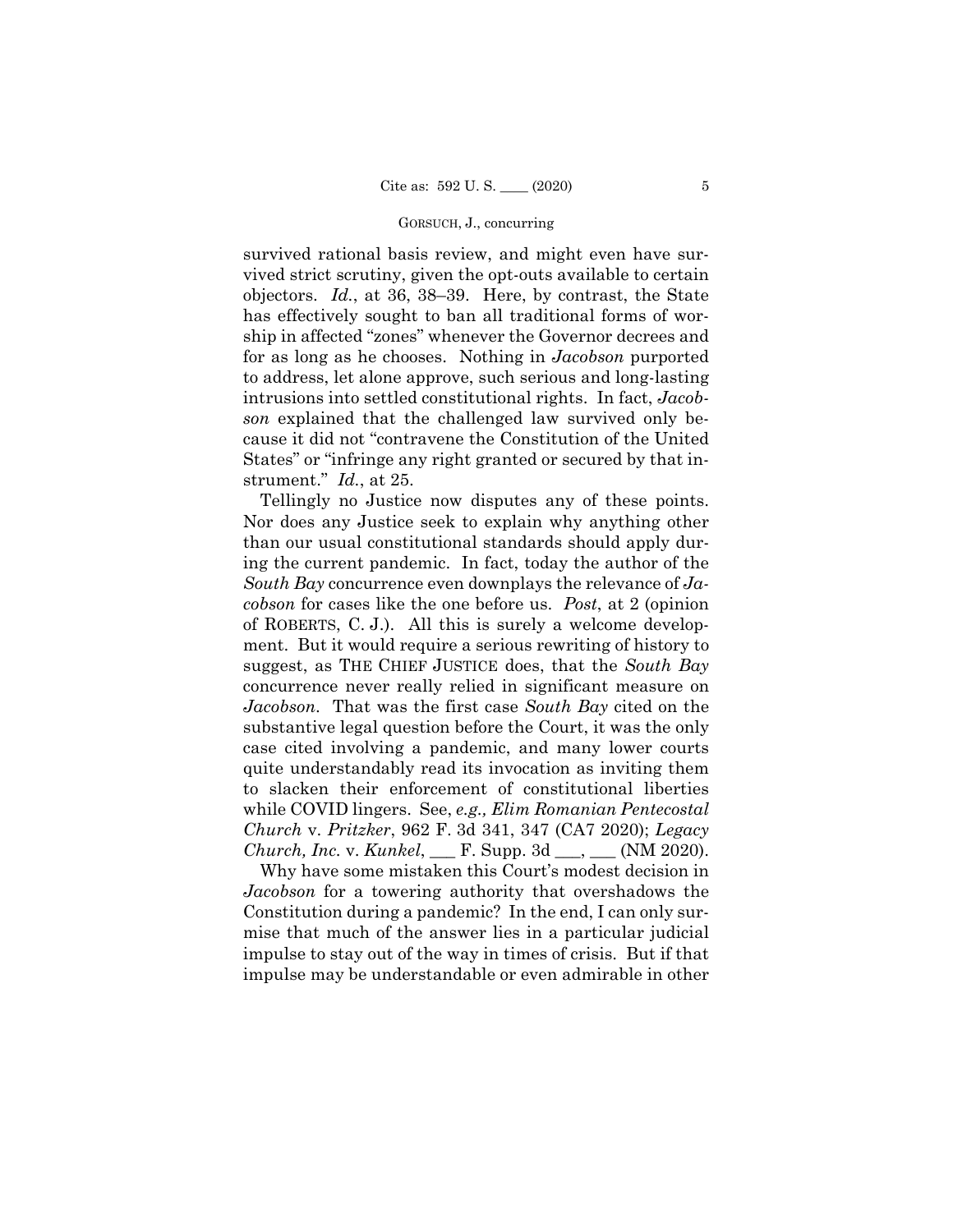circumstances, we may not shelter in place when the Constitution is under attack. Things never go well when we do.

\*

 tions. Maybe those actions do violate the Constitution. That leaves my colleagues to their second line of argument. Maybe precedent does not support the Governor's ac-But, they say, we should stay our hand all the same. Even if the churches and synagogues before us have been subject to unconstitutional restrictions for months, it is no matter because, just the other day, the Governor changed his color code for Brooklyn and Queens where the plaintiffs are located. Now those regions are "yellow zones" and the challenged restrictions on worship associated with "orange" and "red zones" do not apply. So, the reasoning goes, we should send the plaintiffs home with an invitation to return later if need be.

To my mind, this reply only advances the case for intervention. It has taken weeks for the plaintiffs to work their way through the judicial system and bring their case to us. During all this time, they were subject to unconstitutional restrictions. Now, just as this Court was preparing to act on their applications, the Governor loosened his restrictions, all while continuing to assert the power to tighten them again anytime as conditions warrant. So if we dismissed this case, nothing would prevent the Governor from reinstating the challenged restrictions tomorrow. And by the time a new challenge might work its way to us, he could just change them again. The Governor has fought this case at every step of the way. To turn away religious leaders bringing meritorious claims just because the Governor decided to hit the "off" switch in the shadow of our review would be, in my view, just another sacrifice of fundamental rights in the name of judicial modesty.

Even our dissenting colleagues do not suggest this case is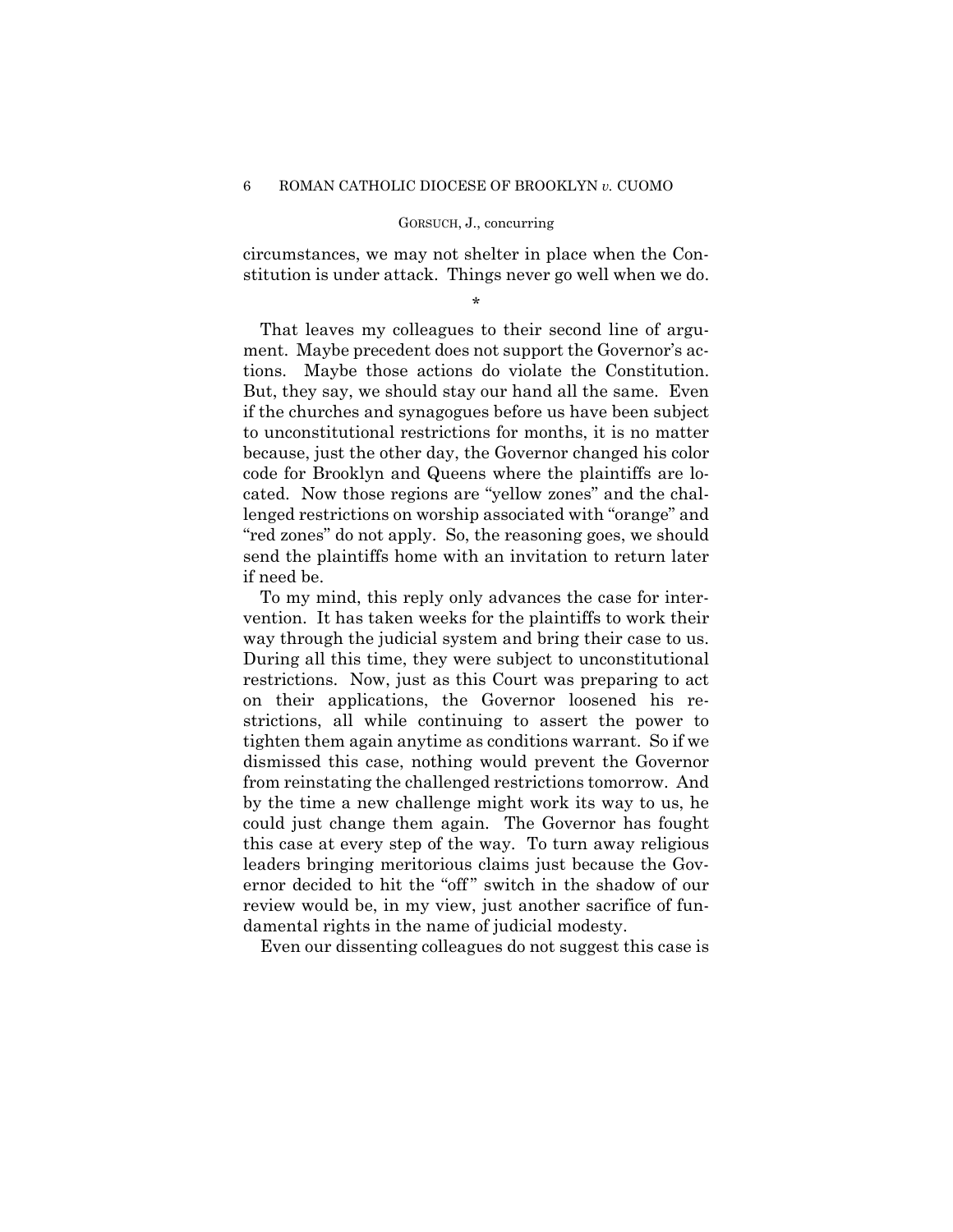moot or otherwise outside our power to decide. They counsel delay only because "the disease-related circumstances [are] rapidly changing." *Post*, at 5 (opinion of BREYER, J.). But look at what those "rapidly changing" circumstances suggest. Both Governor Cuomo and Mayor de Blasio have "indicated it's only a matter of time before [all] five boroughs" of New York City are flipped from yellow to orange. J. Skolnik, D. Goldiner, & D. Slattery, Staten Island Goes 'Orange' As Cuomo Urges Coronavirus 'Reality Check' Ahead of Thanksgiving, N. Y. Daily News (Nov. 23, 2020), <https://www.nydailynews.com/coronavirus/ny-coronavirus>cuomo-thanksgiving-20201123-yyhxfo3kzbdinbfbsqos3tvrk u-story-html. On anyone's account, then, it seems inevitable this dispute will require the Court's attention.

It is easy enough to say it would be a small thing to require the parties to "refile their applications" later. *Post*, at 3 (opinion of BREYER, J.). But none of us are rabbis wondering whether future services will be disrupted as the High Holy Days were, or priests preparing for Christmas. Nor may we discount the burden on the faithful who have lived for months under New York's unconstitutional regime unable to attend religious services. Whether this Court could decide a renewed application promptly is beside the point. The parties before us have already shown their entitlement to relief. Saying so now will establish clear legal rules and enable both sides to put their energy to productive use, rather than devoting it to endless emergency litigation. Saying so now will dispel, as well, misconceptions about the role of the Constitution in times of crisis, which have already been permitted to persist for too long.

It is time—past time—to make plain that, while the pandemic poses many grave challenges, there is no world in which the Constitution tolerates color-coded executive edicts that reopen liquor stores and bike shops but shutter churches, synagogues, and mosques.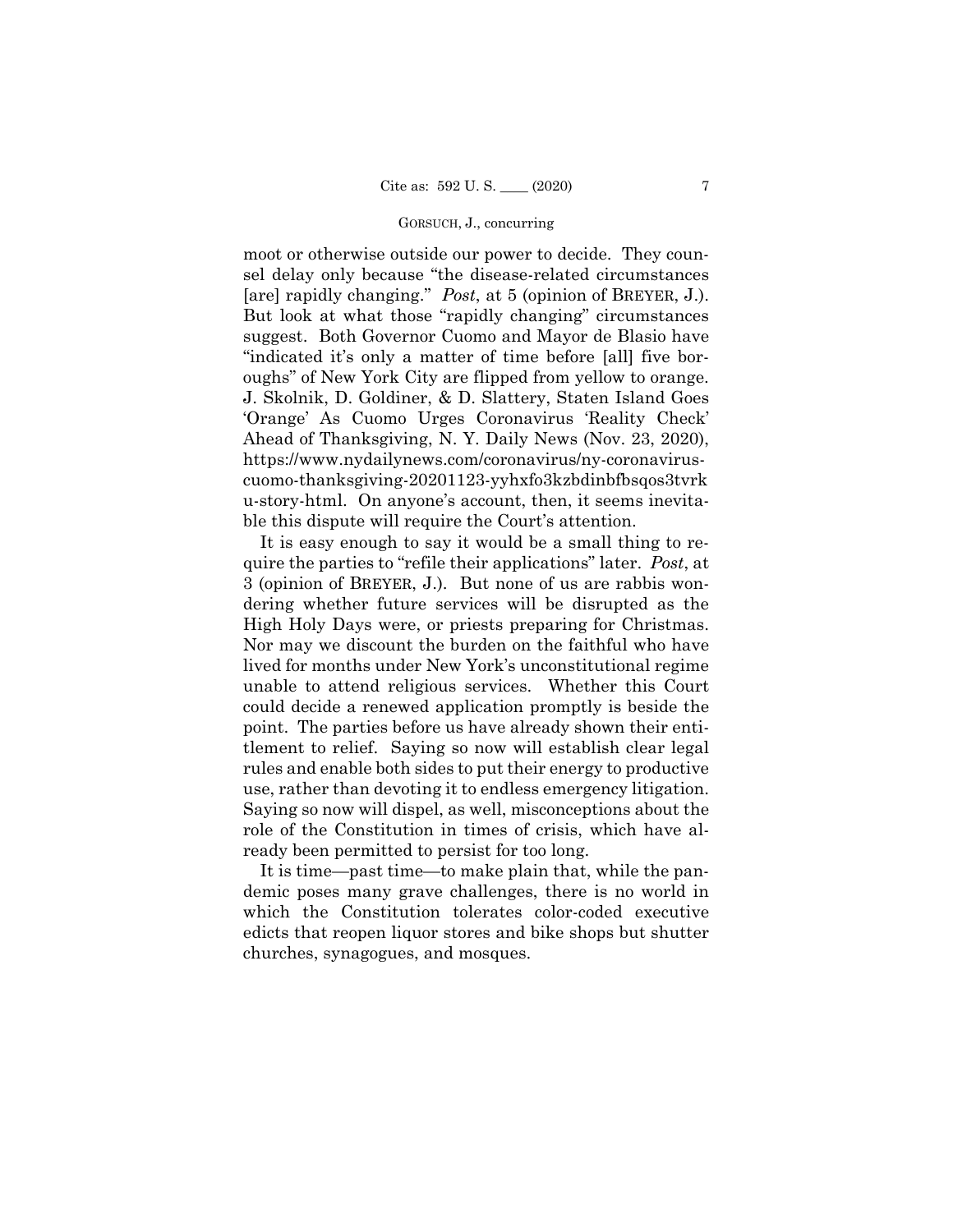## $\frac{1}{2}$  ,  $\frac{1}{2}$  ,  $\frac{1}{2}$  ,  $\frac{1}{2}$  ,  $\frac{1}{2}$  ,  $\frac{1}{2}$  ,  $\frac{1}{2}$ **SUPREME COURT OF THE UNITED STATES**

### $\frac{1}{2}$  ,  $\frac{1}{2}$  ,  $\frac{1}{2}$  ,  $\frac{1}{2}$  ,  $\frac{1}{2}$  ,  $\frac{1}{2}$ No. 20A87

# ROMAN CATHOLIC DIOCESE OF BROOKLYN, NEW YORK *v.* ANDREW M. CUOMO, GOVERNOR OF NEW YORK

#### ON APPLICATION FOR INJUNCTIVE RELIEF

[November 25, 2020]

# JUSTICE KAVANAUGH, concurring.

I vote to grant the applications of the Roman Catholic Diocese of Brooklyn and Agudath Israel of America for temporary injunctions against New York's 10-person and 25 person caps on attendance at religious services. On this record, temporary injunctions are warranted because New York's severe caps on attendance at religious services likely violate the First Amendment. Importantly, the Court's orders today are not final decisions on the merits. Instead, the Court simply grants *temporary* injunctive relief until the Court of Appeals in December, and then this Court as appropriate, can more fully consider the merits.

To begin with, New York's 10-person and 25-person caps on attendance at religious services in red and orange zones (which are areas where COVID–19 is more prevalent) are much more severe than most other States' restrictions, including the California and Nevada limits at issue in *South Bay United Pentecostal Church* v. *Newsom*, 590 U. S. \_\_\_ (2020), and *Calvary Chapel Dayton Valley* v. *Sisolak*, 591 U. S. \_\_\_ (2020). In *South Bay*, houses of worship were limited to 100 people (or, in buildings with capacity of under 400, to 25% of capacity). And in *Calvary*, houses of worship were limited to 50 people.

New York has gone much further. In New York's red zones, most houses of worship are limited to 10 people; in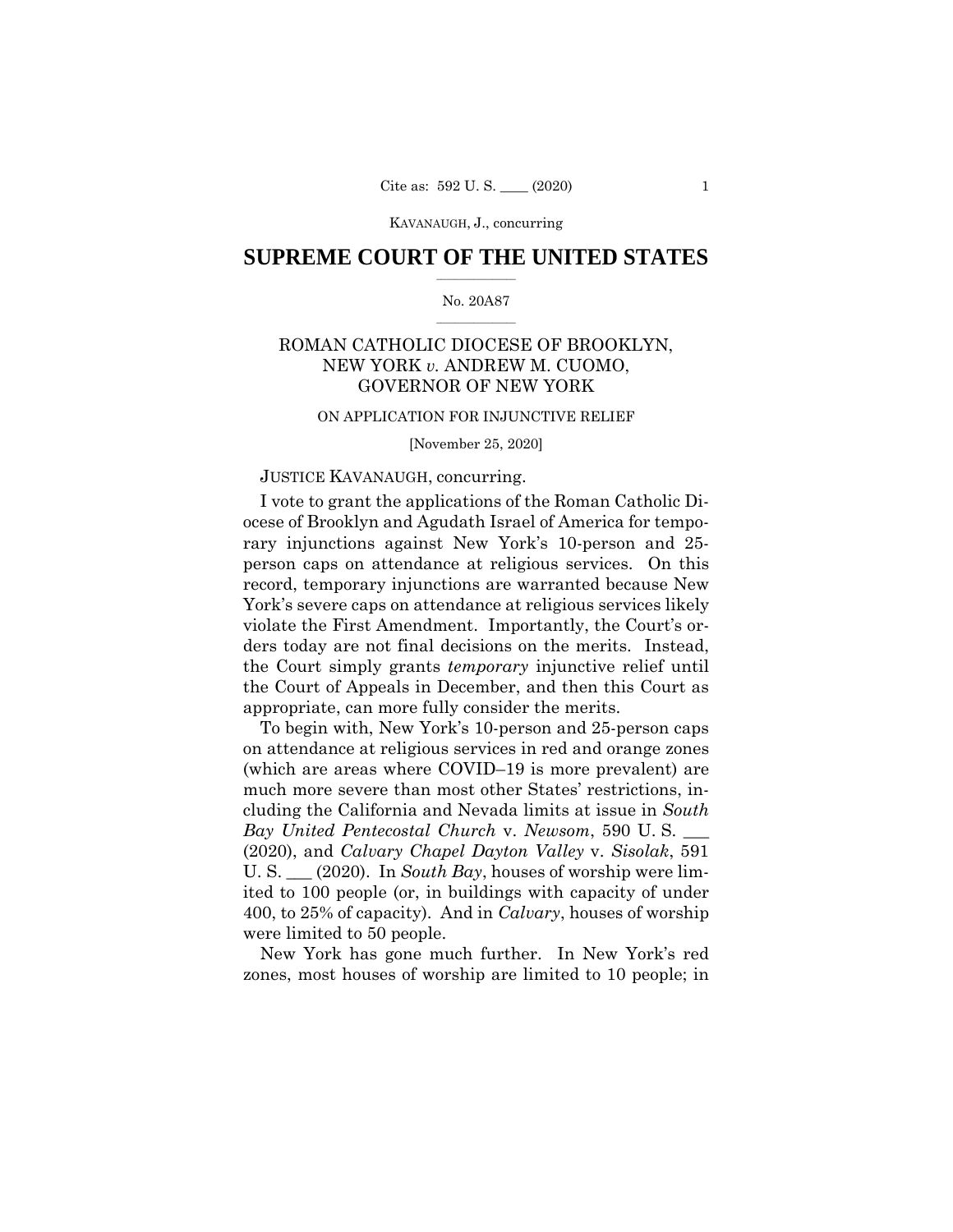orange zones, most houses of worship are limited to 25 people. Those strict and inflexible numerical caps apply even to large churches and synagogues that ordinarily can hold hundreds of people and that, with social distancing and mask requirements, could still easily hold far more than 10 or 25 people.

Moreover, New York's restrictions on houses of worship not only are severe, but also are discriminatory. In red and orange zones, houses of worship must adhere to numerical caps of 10 and 25 people, respectively, but those caps do not apply to some secular buildings in the same neighborhoods. In a red zone, for example, a church or synagogue must adhere to a 10-person attendance cap, while a grocery store, pet store, or big-box store down the street does not face the same restriction. In an orange zone, the discrimination against religion is even starker: Essential businesses and many non-essential businesses are subject to no attendance caps at all.

The State's discrimination against religion raises a serious First Amendment issue and triggers heightened scrutiny, requiring the State to provide a sufficient justification for the discrimination. See *Church of Lukumi Babalu Aye, Inc.* v. *Hialeah*, 508 U. S. 520, 537–538 (1993); *Employment Div., Dept. of Human Resources of Ore.* v. *Smith*, 494 U. S. 872, 884 (1990). But New York has not sufficiently justified treating houses of worship more severely than secular businesses.

The State argues that it has not impermissibly discriminated against religion because some secular businesses such as movie theaters must remain closed and are thus treated less favorably than houses of worship. But under this Court's precedents, it does not suffice for a State to point out that, as compared to houses of worship, *some* secular businesses are subject to similarly severe or even more severe restrictions. See *Lukumi*, 508 U. S., at 537–538; *Smith*, 494 U. S., at 884; see also *Calvary*, 591 U. S., at \_\_\_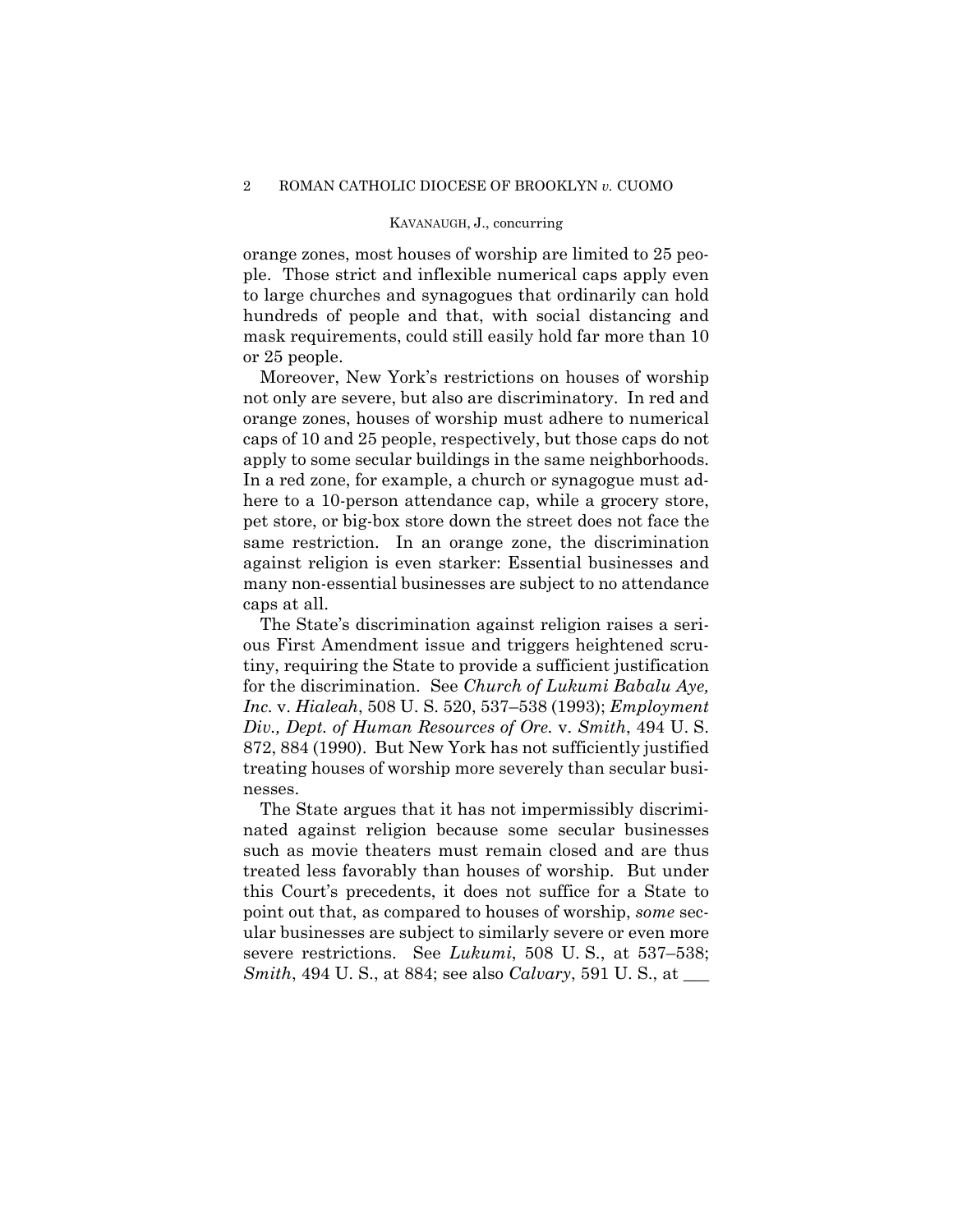(KAVANAUGH, J., dissenting from denial of application for injunctive relief) (slip op., at 7). Rather, once a State creates a favored class of businesses, as New York has done in this case, the State must justify why houses of worship are excluded from that favored class. Here, therefore, the State must justify imposing a 10-person or 25-person limit on houses of worship but not on favored secular businesses. See *Lukumi*, 508 U. S., at 537–538; *Smith*, 494 U. S., at 884. The State has not done so.

To be clear, the COVID–19 pandemic remains extraordinarily serious and deadly. And at least until vaccines are readily available, the situation may get worse in many parts of the United States. The Constitution "principally entrusts the safety and the health of the people to the politically accountable officials of the States." *South Bay*, 590 U. S., at  $\_\_\_\$ (ROBERTS, C. J., concurring in denial of application for injunctive relief) (slip op., at 2) (internal quotation marks and alteration omitted). Federal courts therefore must afford substantial deference to state and local authorities about how best to balance competing policy considerations during the pandemic. See *ibid*. But judicial deference in an emergency or a crisis does not mean wholesale judicial abdication, especially when important questions of religious discrimination, racial discrimination, free speech, or the like are raised.

In light of the devastating pandemic, I do not doubt the State's authority to impose tailored restrictions—even very strict restrictions—on attendance at religious services and secular gatherings alike. But the New York restrictions on houses of worship are not tailored to the circumstances given the First Amendment interests at stake. To reiterate, New York's restrictions on houses of worship are much more severe than the California and Nevada restrictions at issue in *South Bay* and *Calvary*, and much more severe than the restrictions that most other States are imposing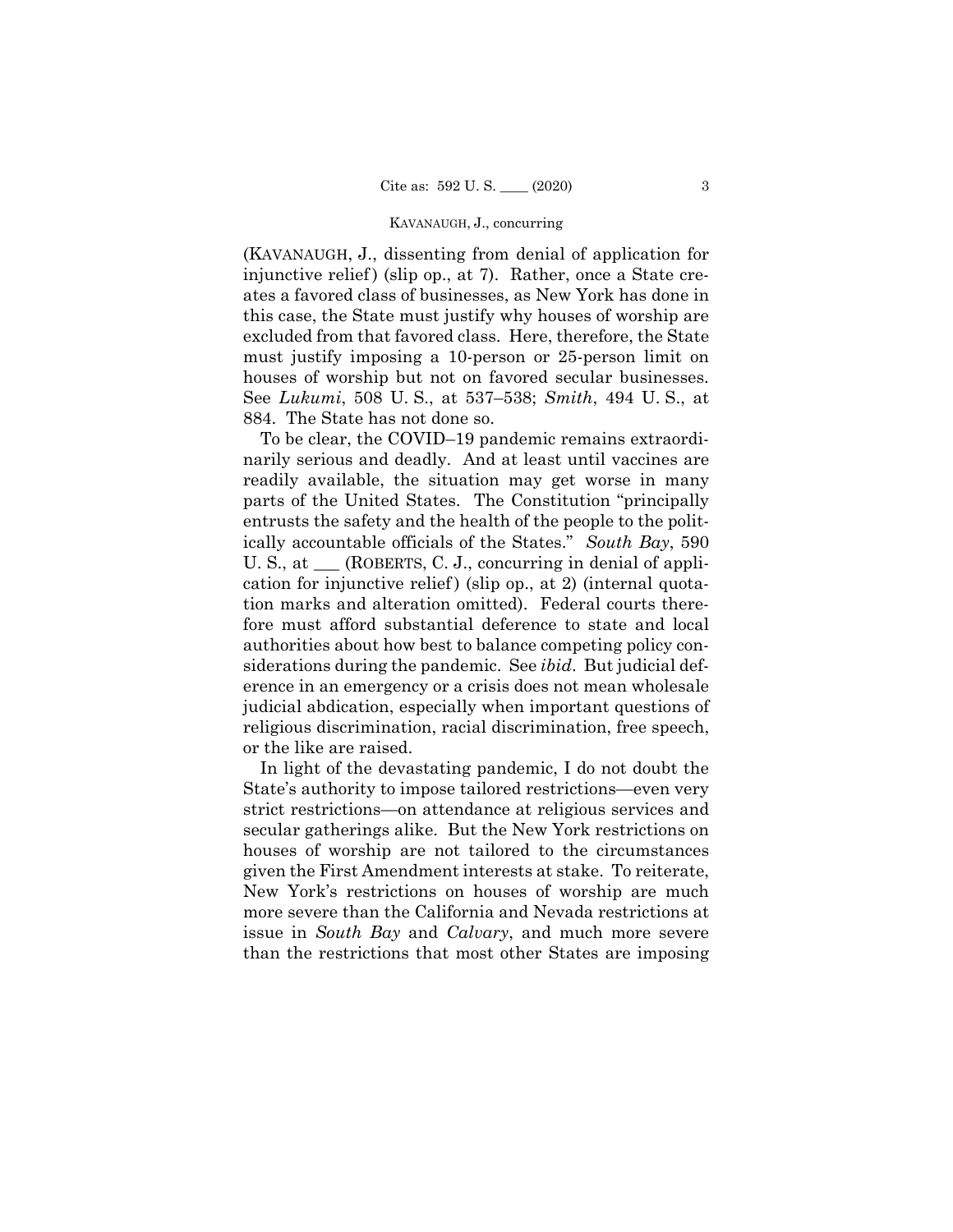on attendance at religious services. And New York's restrictions discriminate against religion by treating houses of worship significantly worse than some secular businesses.

For those reasons, I agree with THE CHIEF JUSTICE that New York's "[n]umerical capacity limits of 10 and 25 people . . . seem unduly restrictive" and that "it may well be that such restrictions violate the Free Exercise Clause." *Post*, at 1. I part ways with THE CHIEF JUSTICE on a narrow procedural point regarding the timing of the injunctions. THE CHIEF JUSTICE would not issue injunctions at this time*.* As he notes, the State made a change in designations a few days ago, and now none of the churches and synagogues who are applicants in these cases are located in red or orange zones. As I understand it, THE CHIEF JUSTICE would not issue an injunction unless and until a house of worship applies for an injunction and is still in a red or orange zone on the day that the injunction is finally issued. But the State has not withdrawn or amended the relevant Executive Order. And the State does not suggest that the applicants lack standing to challenge the red-zone and orangezone caps imposed by the Executive Order, or that these cases are moot or not ripe. In other words, the State does not deny that the applicants face an imminent injury *today*. In particular, the State does not deny that some houses of worship, including the applicants here, are located in areas that likely will be classified as red or orange zones in the very near future. I therefore see no jurisdictional or prudential barriers to issuing the injunctions now.

There also is no good reason to delay issuance of the injunctions, as I see it. If no houses of worship end up in red or orange zones, then the Court's injunctions today will impose no harm on the State and have no effect on the State's response to COVID–19. And if houses of worship end up in red or orange zones, as is likely, then today's injunctions will ensure that religious organizations are not subjected to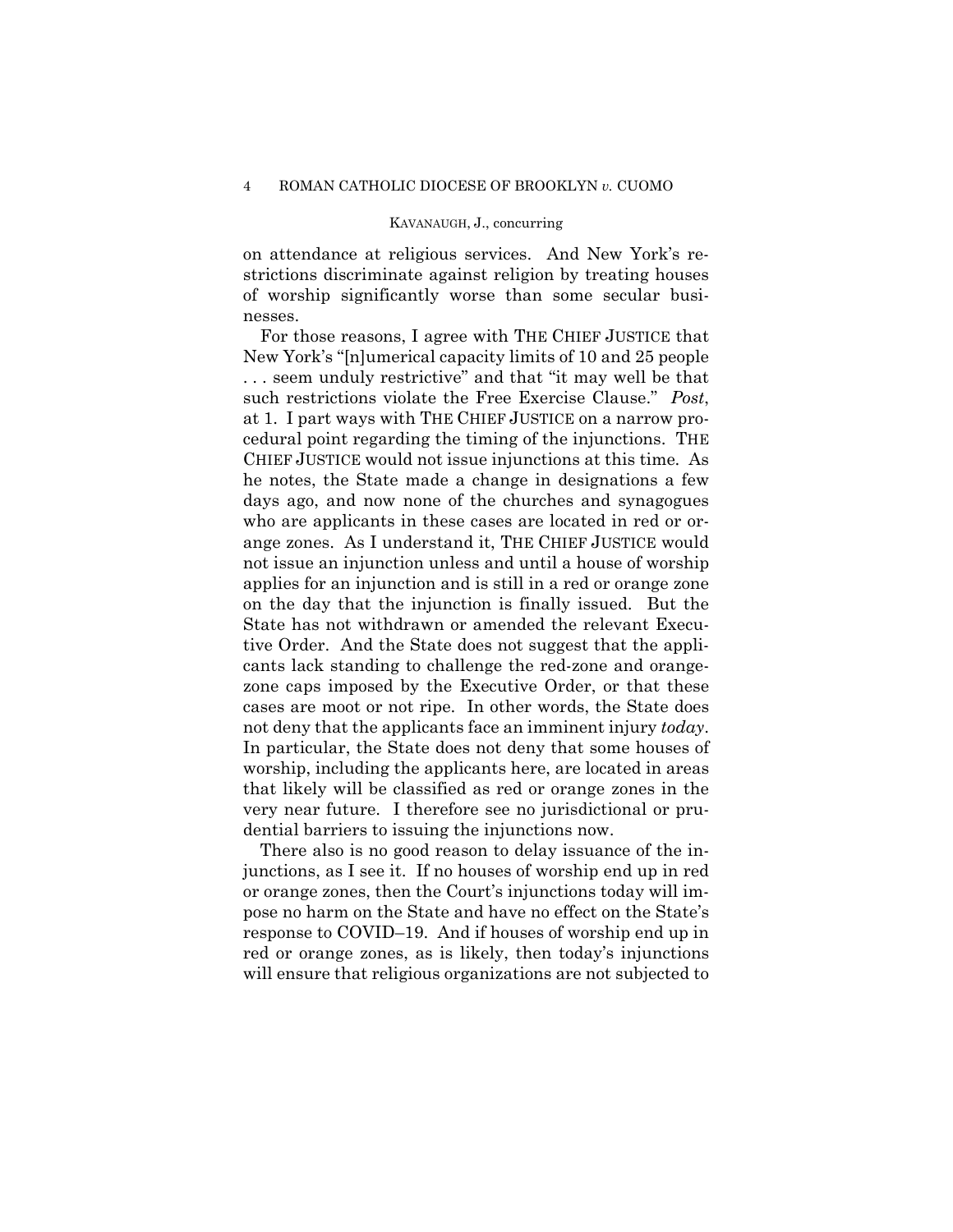the unconstitutional 10-person and 25-person caps. Moreover, issuing the injunctions now rather than a few days from now not only will ensure that the applicants' constitutional rights are protected, but also will provide some needed clarity for the State and religious organizations.

\* \* \*

On this record, the applicants have shown: a likelihood that the Court would grant certiorari and reverse; irreparable harm; and that the equities favor injunctive relief. I therefore vote to grant the applications for temporary injunctive relief until the Court of Appeals in December, and then this Court as appropriate, can more fully consider the merits.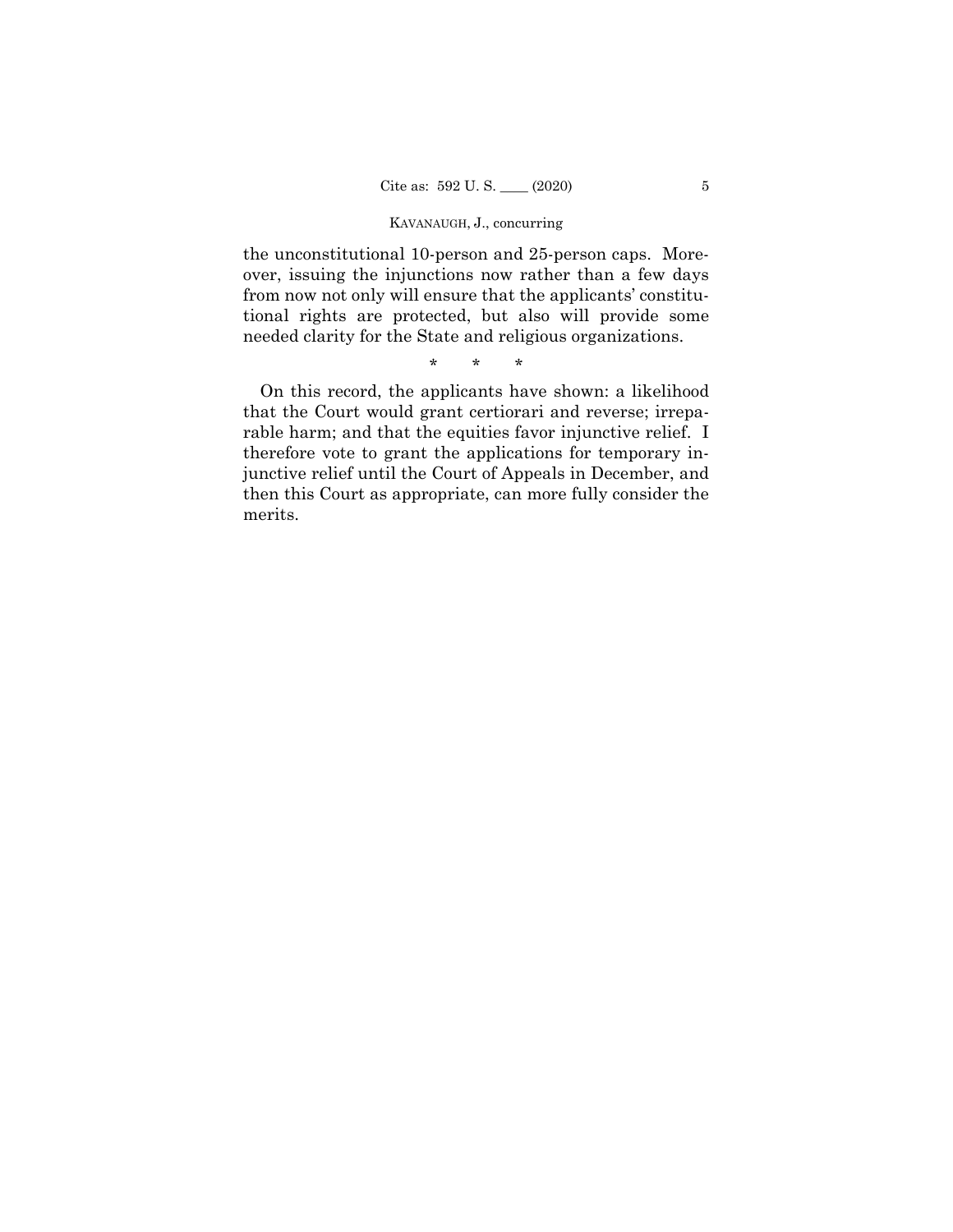ROBERTS, C. J., dissenting

# $\frac{1}{2}$  ,  $\frac{1}{2}$  ,  $\frac{1}{2}$  ,  $\frac{1}{2}$  ,  $\frac{1}{2}$  ,  $\frac{1}{2}$  ,  $\frac{1}{2}$ **SUPREME COURT OF THE UNITED STATES**

## $\frac{1}{2}$  ,  $\frac{1}{2}$  ,  $\frac{1}{2}$  ,  $\frac{1}{2}$  ,  $\frac{1}{2}$  ,  $\frac{1}{2}$ No. 20A87

# ROMAN CATHOLIC DIOCESE OF BROOKLYN, NEW YORK *v.* ANDREW M. CUOMO, GOVERNOR OF NEW YORK

# ON APPLICATION FOR INJUNCTIVE RELIEF

[November 25, 2020]

## CHIEF JUSTICE ROBERTS, dissenting.

I would not grant injunctive relief under the present circumstances. There is simply no need to do so. After the Diocese and Agudath Israel filed their applications, the Governor revised the designations of the affected areas. None of the houses of worship identified in the applications is now subject to any fixed numerical restrictions. At these locations, the applicants can hold services with up to 50% of capacity, which is at least as favorable as the relief they currently seek.

 might reinstate the restrictions. But he also might not. entitlement to "the extraordinary remedy of injunction." Numerical capacity limits of 10 and 25 people, depending on the applicable zone, do seem unduly restrictive. And it may well be that such restrictions violate the Free Exercise Clause. It is not necessary, however, for us to rule on that serious and difficult question at this time. The Governor And it is a significant matter to override determinations made by public health officials concerning what is necessary for public safety in the midst of a deadly pandemic. If the Governor does reinstate the numerical restrictions the applicants can return to this Court, and we could act quickly on their renewed applications. As things now stand, however, the applicants have not demonstrated their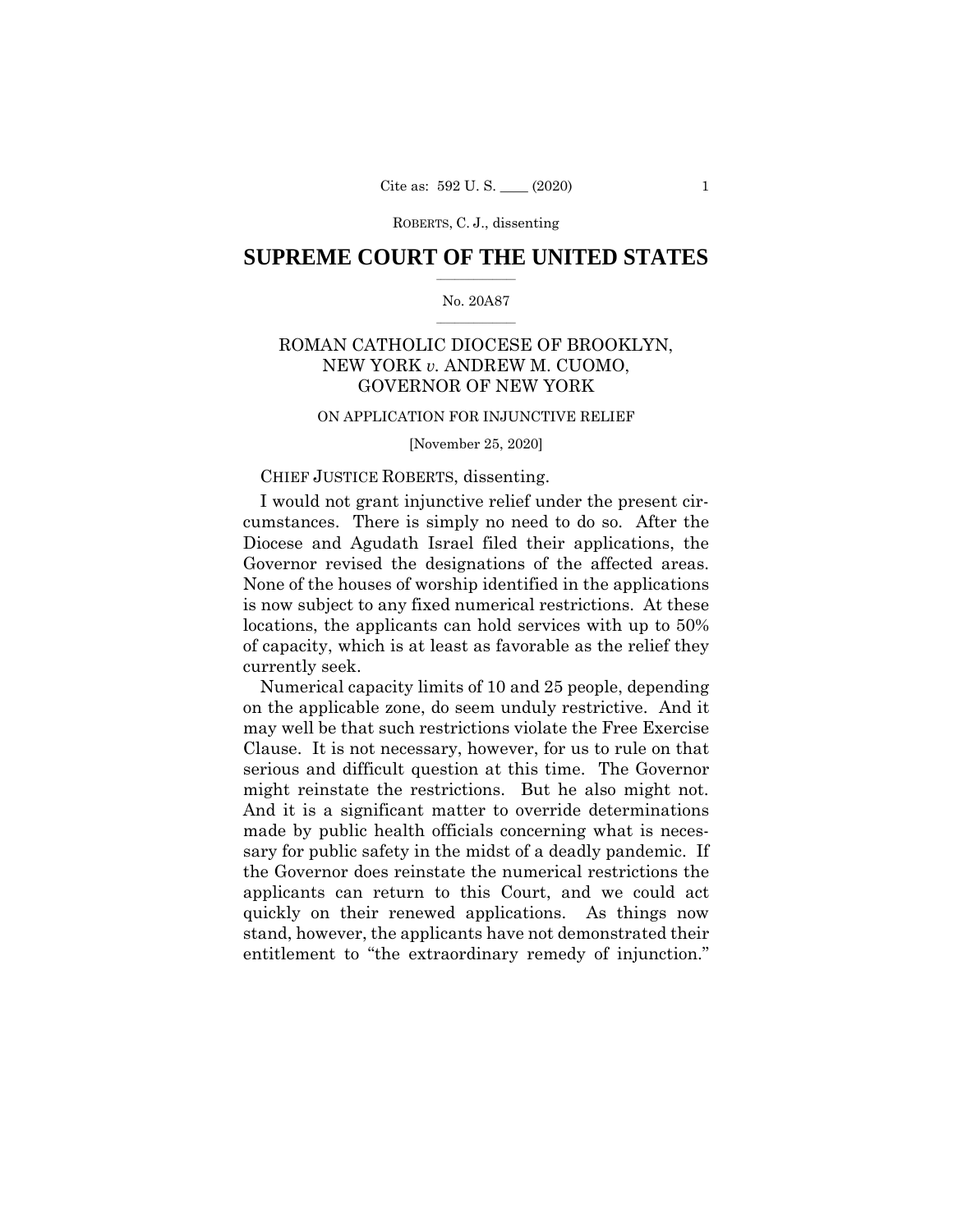#### ROBERTS, C. J., dissenting

*Nken* v. *Holder*, 556 U. S. 418, 428 (2009) (internal quotation marks omitted). An order telling the Governor not to do what he's not doing fails to meet that stringent standard.

As noted, the challenged restrictions raise serious concerns under the Constitution, and I agree with JUSTICE KAVANAUGH that they are distinguishable from those we considered in *South Bay United Pentecostal Church* v. *Newsom*, 590 U. S. \_\_\_ (2020), and *Calvary Chapel Dayton Valley* v. *Sisolak*, 591 U. S. \_\_\_ (2020). See *ante,* at 1, 3–4 (concurring opinion). I take a different approach than the other dissenting Justices in this respect.

 tion is under attack." *Ante,* at 3, 5–6 (opinion of GORSUCH, To be clear, I do not regard my dissenting colleagues as "cutting the Constitution loose during a pandemic," yielding to "a particular judicial impulse to stay out of the way in times of crisis," or "shelter[ing] in place when the Constitu-J.). They simply view the matter differently after careful study and analysis reflecting their best efforts to fulfill their responsibility under the Constitution.

 *Jacobson* v. *Massachusetts*, 197 U. S. 11 (1905)." *Ante,* at 3. the Constitution during a pandemic." *Ibid.* But while *Ja-*One solo concurrence today takes aim at my concurring opinion in *South Bay*. See *ante,* at 3–6 (opinion of GORSUCH, J.). Today's concurrence views that opinion with disfavor because "[t]o justify its result, [it] reached back 100 years in the U. S. Reports to grab hold of our decision in Today's concurrence notes that *Jacobson* "was the first case *South Bay* cited on the substantive legal question before the Court," and "it was the only case cited involving a pandemic." *Ante,* at 5. And it suggests that, in the wake of *South Bay*, some have "mistaken this Court's modest decision in *Jacobson* for a towering authority that overshadows *cobson* occupies three pages of today's concurrence, it warranted exactly one sentence in *South Bay*. What did that one sentence say? Only that "[o]ur Constitution principally entrusts '[t]he safety and the health of the people' to the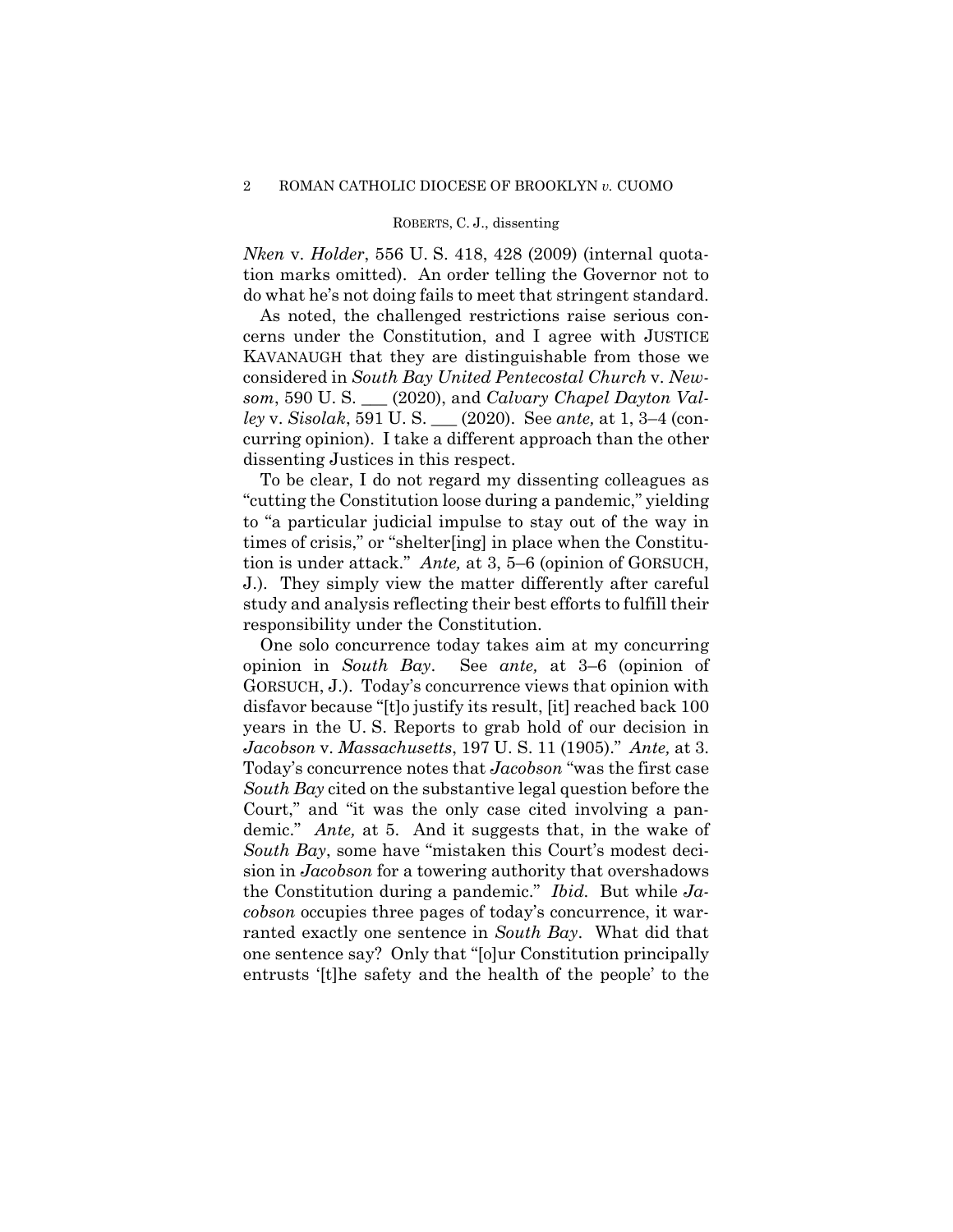#### ROBERTS, C. J., dissenting

politically accountable officials of the States 'to guard and protect.'" *South Bay*, 590 U. S., at \_\_\_ (ROBERTS, C. J., concurring) (quoting *Jacobson*, 197 U. S., at 38). It is not clear which part of this lone quotation today's concurrence finds so discomfiting. The concurrence speculates that there is so much more to the sentence than meets the eye, invoking—among other interpretive tools—the new "first case cited" rule. But the actual proposition asserted should be uncontroversial, and the concurrence must reach beyond the words themselves to find the target it is looking for.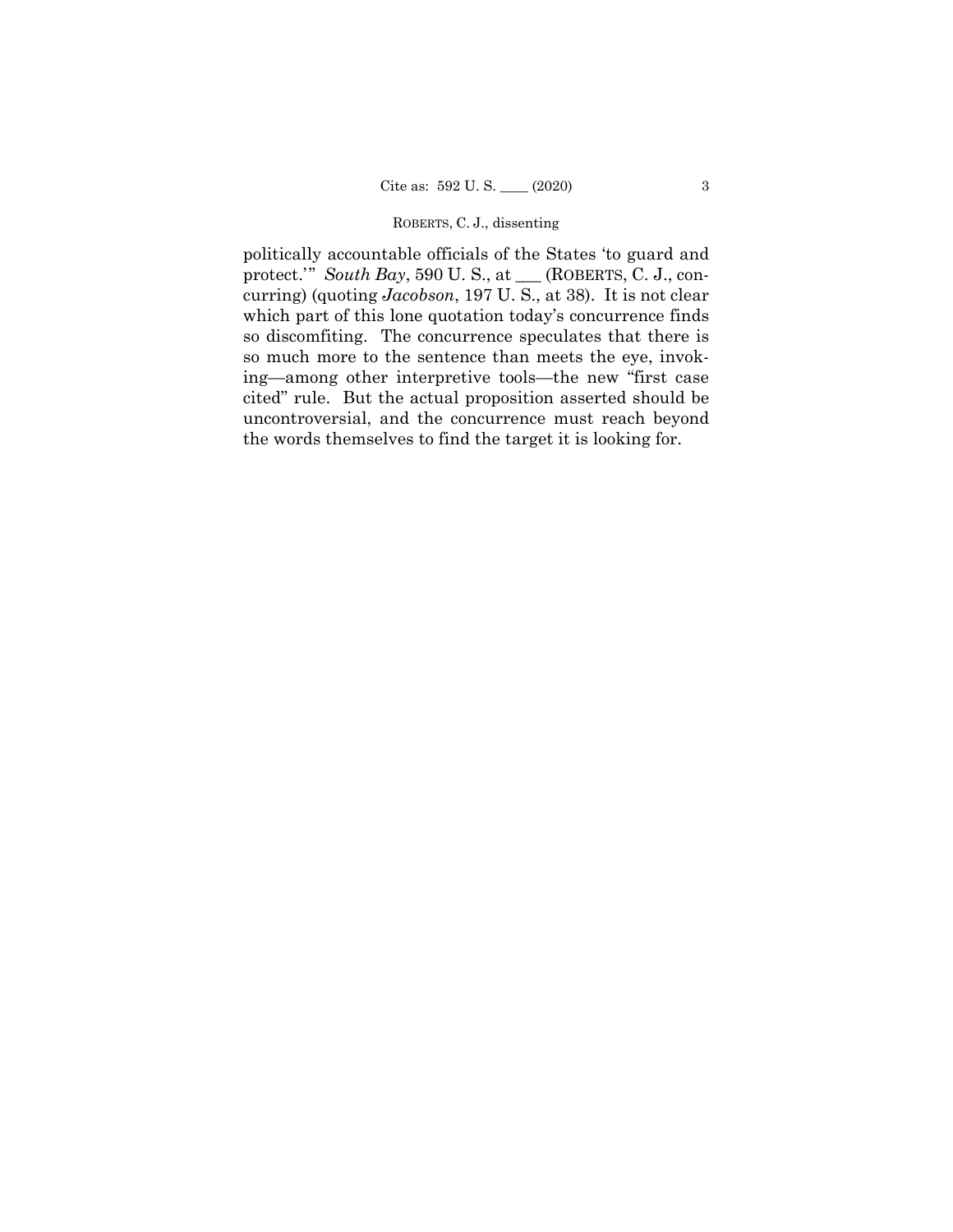## $\frac{1}{2}$  ,  $\frac{1}{2}$  ,  $\frac{1}{2}$  ,  $\frac{1}{2}$  ,  $\frac{1}{2}$  ,  $\frac{1}{2}$  ,  $\frac{1}{2}$ **SUPREME COURT OF THE UNITED STATES**

### $\frac{1}{2}$  ,  $\frac{1}{2}$  ,  $\frac{1}{2}$  ,  $\frac{1}{2}$  ,  $\frac{1}{2}$  ,  $\frac{1}{2}$ No. 20A87

# ROMAN CATHOLIC DIOCESE OF BROOKLYN, NEW YORK *v.* ANDREW M. CUOMO, GOVERNOR OF NEW YORK

#### ON APPLICATION FOR INJUNCTIVE RELIEF

[November 25, 2020]

 JUSTICE BREYER, with whom JUSTICE SOTOMAYOR and JUSTICE KAGAN join, dissenting.

New York regulations designed to fight the rapidly spreading—and, in many cases, fatal—COVID–19 virus permit the Governor to identify hot spots where infection rates have spiked and to designate those hot spots as red zones, the immediately surrounding areas as orange zones, and the outlying areas as yellow zones. Brief in Opposition in No. 20A87, p. 12. The regulations impose restrictions within these zones (with the strictest restrictions in the red zones and the least strict restrictions in the yellow zones) to curb transmission of the virus and prevent spread into nearby areas. *Ibid.* In October, the Governor designated red, orange, and yellow zones in parts of Brooklyn and Queens. Brief in Opposition in *Agudath Israel of America*  v. *Cuomo*, O. T. 2020, No. 20A90, pp. 10–11 (Brief in Opposition in No. 20A90). Among other things, the restrictions in these zones limit the number of persons who can be present at one time at a gathering in a house of worship to: the lesser of 10 people or 25% of maximum capacity in a red zone; the lesser of 25 people or 33% of maximum capacity in an orange zone; and 50% of maximum capacity in a yellow zone. *Id.,* at 8–9.

Both the Roman Catholic Diocese of Brooklyn and Agudath Israel of America (together with Agudath Israel of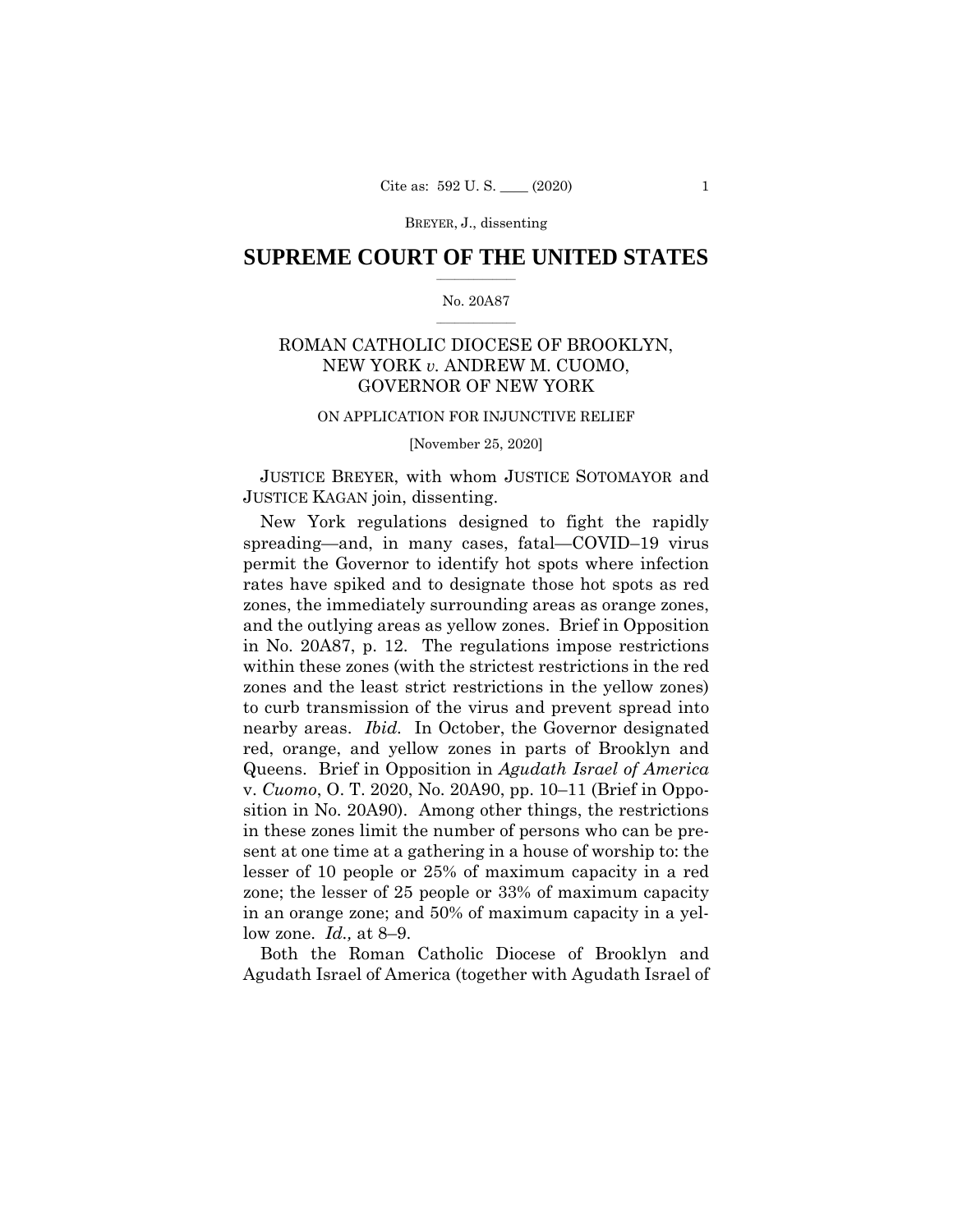Kew Garden Hills and its employee and Agudath Israel of Madison and its rabbi) brought lawsuits against the Governor of New York. They claimed that the fixed-capacity restrictions of 10 people in red zones and 25 people in orange zones were too strict—to the point where they violated the First Amendment's protection of the free exercise of religion. Both parties asked a Federal District Court for a preliminary injunction that would prohibit the State from enforcing these red and orange zone restrictions.

After receiving evidence and hearing witness testimony, the District Court in the Diocese's case found that New York's regulations were "crafted based on science and for epidemiological purposes." \_\_\_ F. Supp. 3d \_\_\_, \_\_\_, 2020 WL 6120167, \*10 (EDNY, Oct. 16, 2020). It wrote that they treated "religious gatherings . . . more favorably than similar gatherings" with comparable risks, such as "public lectures, concerts or theatrical performances." *Id.,* at \*9. The court also recognized the Diocese's argument that the regulations treated religious gatherings less favorably than what the State has called "essential businesses," including, for example, grocery stores and banks. *Ibid*. But the court found these essential businesses to be distinguishable from religious services and declined to "second guess the State's judgment about what should qualify as an essential business." *Ibid.* The District Court denied the motion for a preliminary injunction. The Diocese appealed, and the District Court declined to issue an emergency injunction pending that appeal. The Court of Appeals for the Second Circuit also denied the Diocese's request for an emergency injunction pending appeal, but it called for expedited briefing and scheduled a full hearing on December 18 to address the merits of the appeal. This Court, unlike the lower courts, has now decided to issue an injunction that would prohibit the State from enforcing its fixed-capacity restrictions on houses of worship in red and orange zones while the parties await the Second Circuit's decision. I cannot agree with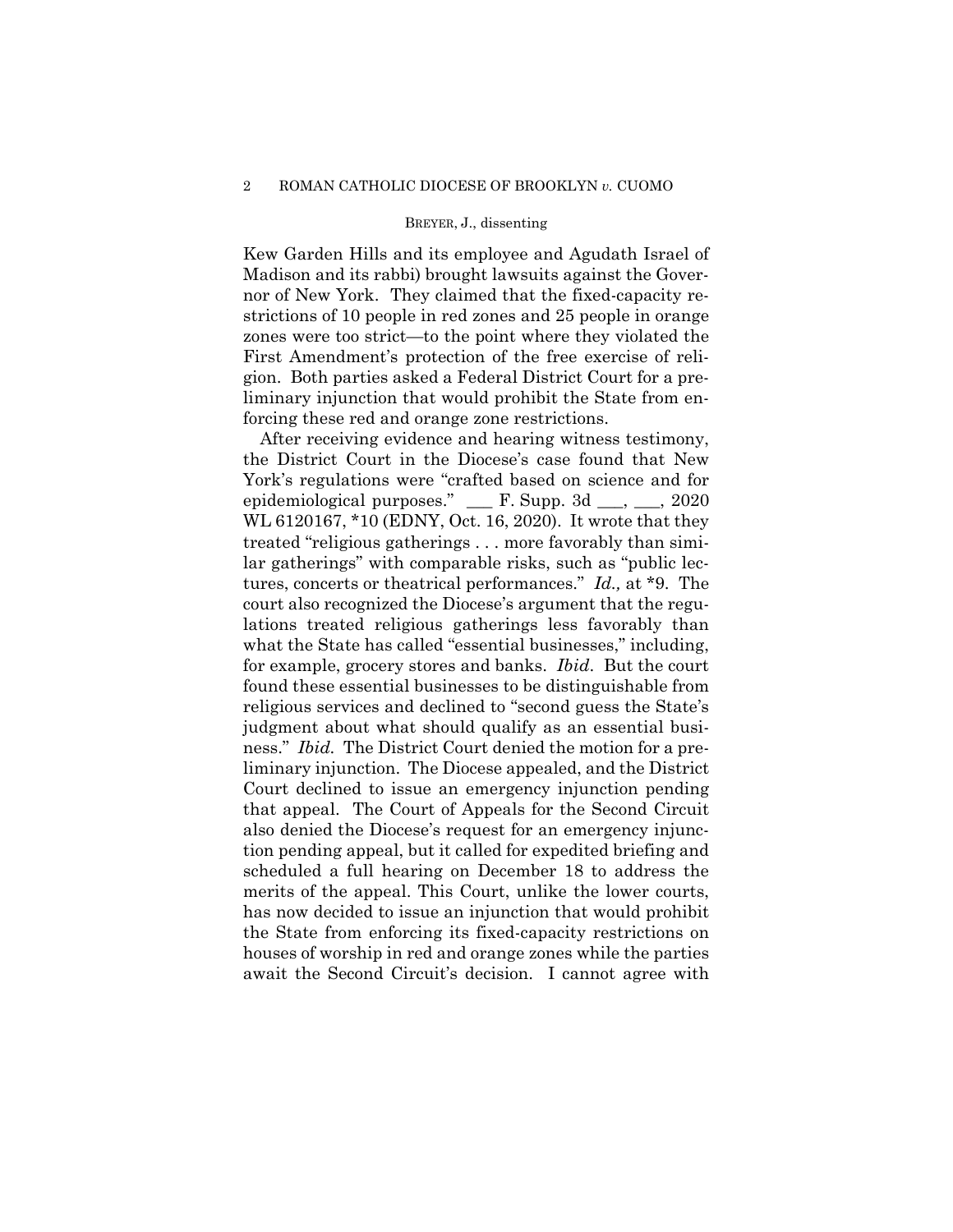that decision.

For one thing, there is no need now to issue any such injunction. Those parts of Brooklyn and Queens where the Diocese's churches and the two applicant synagogues are located are no longer within red or orange zones. Brief in Opposition in No. 20A90, at 17. Thus, none of the applicants are now subject to the fixed-capacity restrictions that they challenge in their applications. The specific applicant houses of worship are now in yellow zones where they can hold services up to 50% of maximum capacity. And the applicants do not challenge any yellow zone restrictions, as the conditions in the yellow zone provide them with more than the relief they asked for in their applications.

Instead, the applicants point out that the State might reimpose the red or orange zone restrictions in the future. But, were that to occur, they could refile their applications here, by letter brief if necessary. And this Court, if necessary, could then decide the matter in a day or two, perhaps even in a few hours. Why should this Court act now without argument or full consideration in the ordinary course (and prior to the Court of Appeals' consideration of the matter) when there is no legal or practical need for it to do so? I have found no convincing answer to that question.

 the lower courts' determination. Here, we consider severe For another thing, the Court's decision runs contrary to ordinary governing law. We have previously said that an injunction is an "extraordinary remedy." *Nken* v. *Holder*, 556 U. S. 418, 428 (2009) (internal quotation marks omitted). That is especially so where, as here, the applicants seek an injunction prior to full argument and contrary to restrictions. Those restrictions limit the number of persons who can attend a religious service to 10 and 25 congregants (irrespective of mask-wearing and social distancing). And those numbers are indeed low. But whether, in present circumstances, those low numbers violate the Constitution's Free Exercise Clause is far from clear, and, in my view, the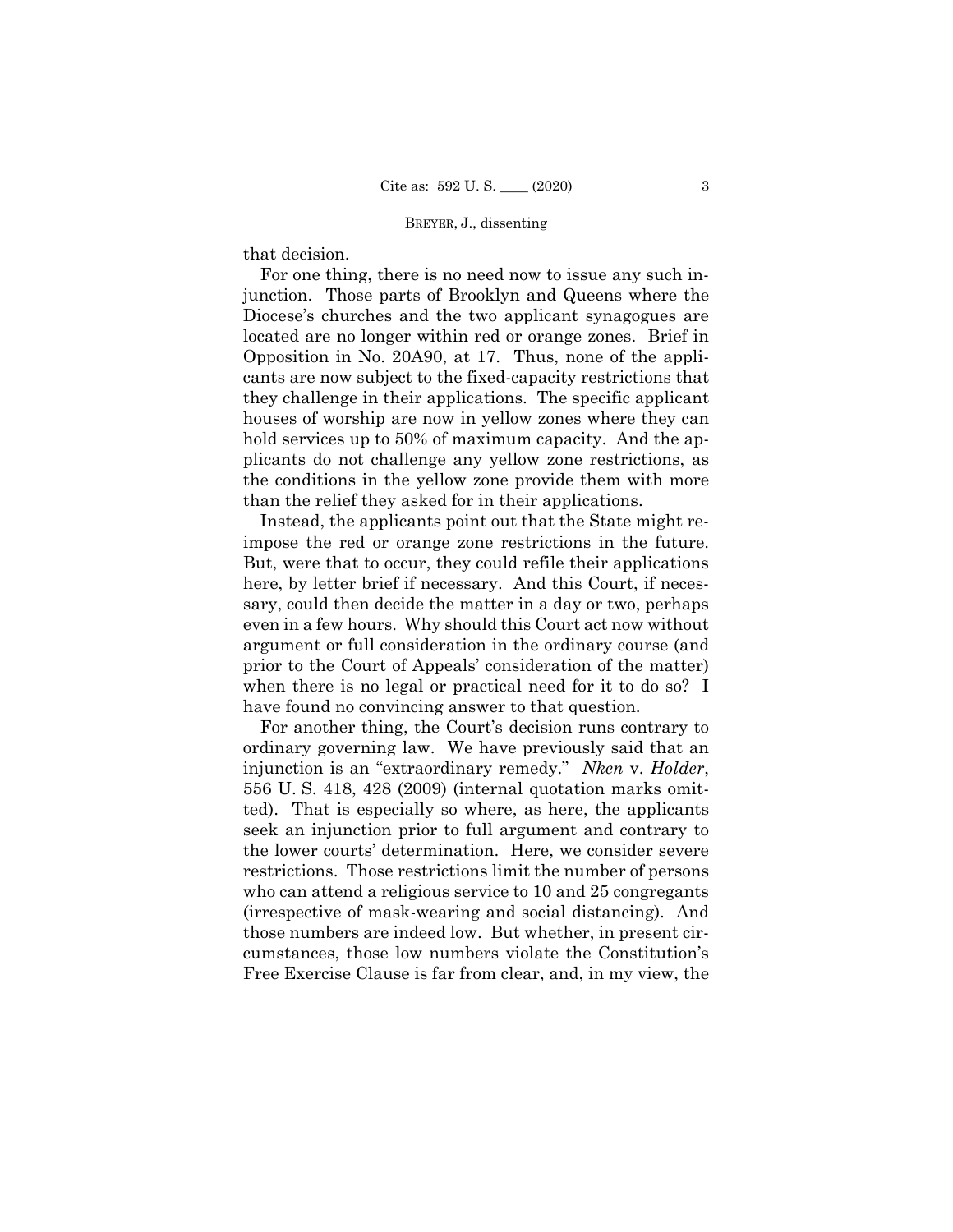applicants must make such a showing here to show that they are entitled to "the extraordinary remedy of injunction." *Ibid.* (internal quotation marks omitted).

 of COVID–19 cases is many times the number of deaths. COVID–19 has infected more than 12 million Americans and caused more than 250,000 deaths nationwide. At least 26,000 of those deaths have occurred in the State of New York, with 16,000 in New York City alone. And the number The Nation is now experiencing a second surge of infections. In New York, for example, the 7-day average of new confirmed cases per day has risen from around 700 at the end of the summer to over 4,800 last week. Nationwide, the number of new confirmed cases per day is now higher than it has ever been. Brief in Opposition in No. 20A87, at 1; COVID in the U. S.: Latest Map and Case Count (Nov. 24, 2020), <http://www.nytimes.com/interactive/2020/us/corona>virus-us-cases.html#states; New York COVID Map and Case Count (Nov. 24, 2020), <http://www.nytimes.com/inter>active/2020/us/new-york-coronavirus-cases.html.

At the same time, members of the scientific and medical communities tell us that the virus is transmitted from person to person through respiratory droplets produced when a person or group of people talk, sing, cough, or breathe near each other. Brief in Opposition in No. 20A87, at 3 (citing the World Health Organization); Brief of the American Medical Association as *Amici Curiae* 5–6. Thus, according to experts, the risk of transmission is higher when people are in close contact with one another for prolonged periods of time, particularly indoors or in other enclosed spaces. *Id.,* at 3–6. The nature of the epidemic, the spikes, the uncertainties, and the need for quick action, taken together, mean that the State has countervailing arguments based upon health, safety, and administrative considerations that must be balanced against the applicants' First Amendment challenges. That fact, along with others that JUSTICE SOTOMAYOR describes, means that the applicants' claim of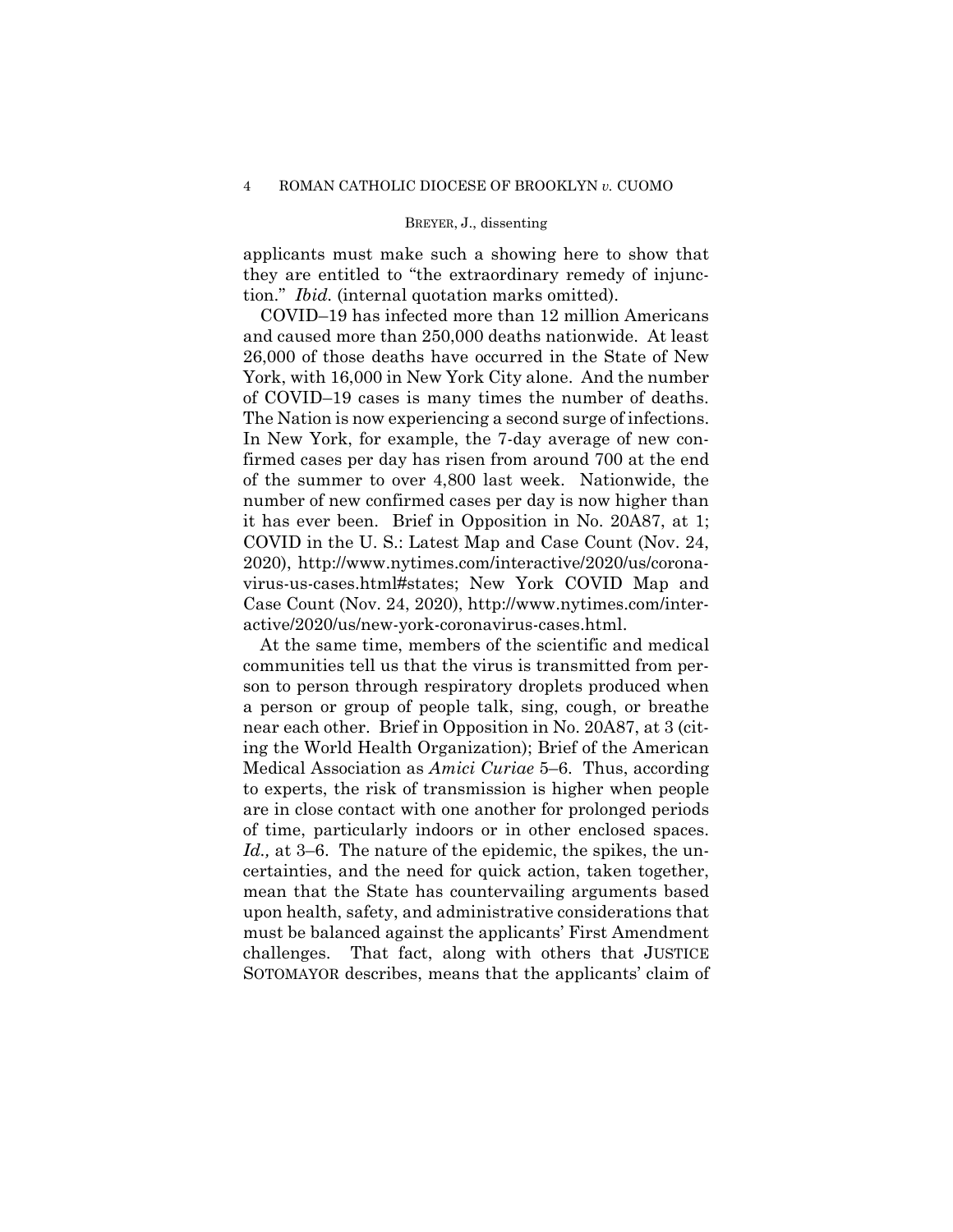a constitutional violation (on which they base their request for injunctive relief ) is far from clear. See *post*, p. 1 (dissenting opinion). (All of these matters could be considered and discussed in the ordinary course of proceedings at a later date.) At the same time, the public's serious health and safety needs, which call for swift government action in ever changing circumstances, also mean that it is far from clear that "the balance of equities tips in [the applicants'] favor," or "that an injunction is in the public interest." *Winter* v. *Natural Resources Defense Council, Inc.*, 555 U. S. 7, 20 (2008).

Relevant precedent suggests the same. We have previously recognized that courts must grant elected officials "broad" discretion when they "undertake to act in areas fraught with medical and scientific uncertainties." *South Bay United Pentecostal Church* v. *Newsom*, 590 U. S. \_\_\_,

 $\_\_$ (2020) (ROBERTS, C. J., concurring) (slip op., at 2) (alteration omitted). That is because the "Constitution principally entrusts the safety and the health of the people to the politically accountable officials of the States." *Ibid.* (alterations and internal quotation marks omitted). The elected branches of state and national governments can marshal scientific expertise and craft specific policies in response to "changing facts on the ground." *Id.,* at 3. And they can do so more quickly than can courts. That is particularly true of a court, such as this Court, which does not conduct evidentiary hearings. It is true even more so where, as here, the need for action is immediate, the information likely limited, the making of exceptions difficult, and the disease-related circumstances rapidly changing.

I add that, in my view, the Court of Appeals will, and should, act expeditiously. The State of New York will, and should, seek ways of appropriately recognizing the religious interests here at issue without risking harm to the health and safety of the people of New York. But I see no practical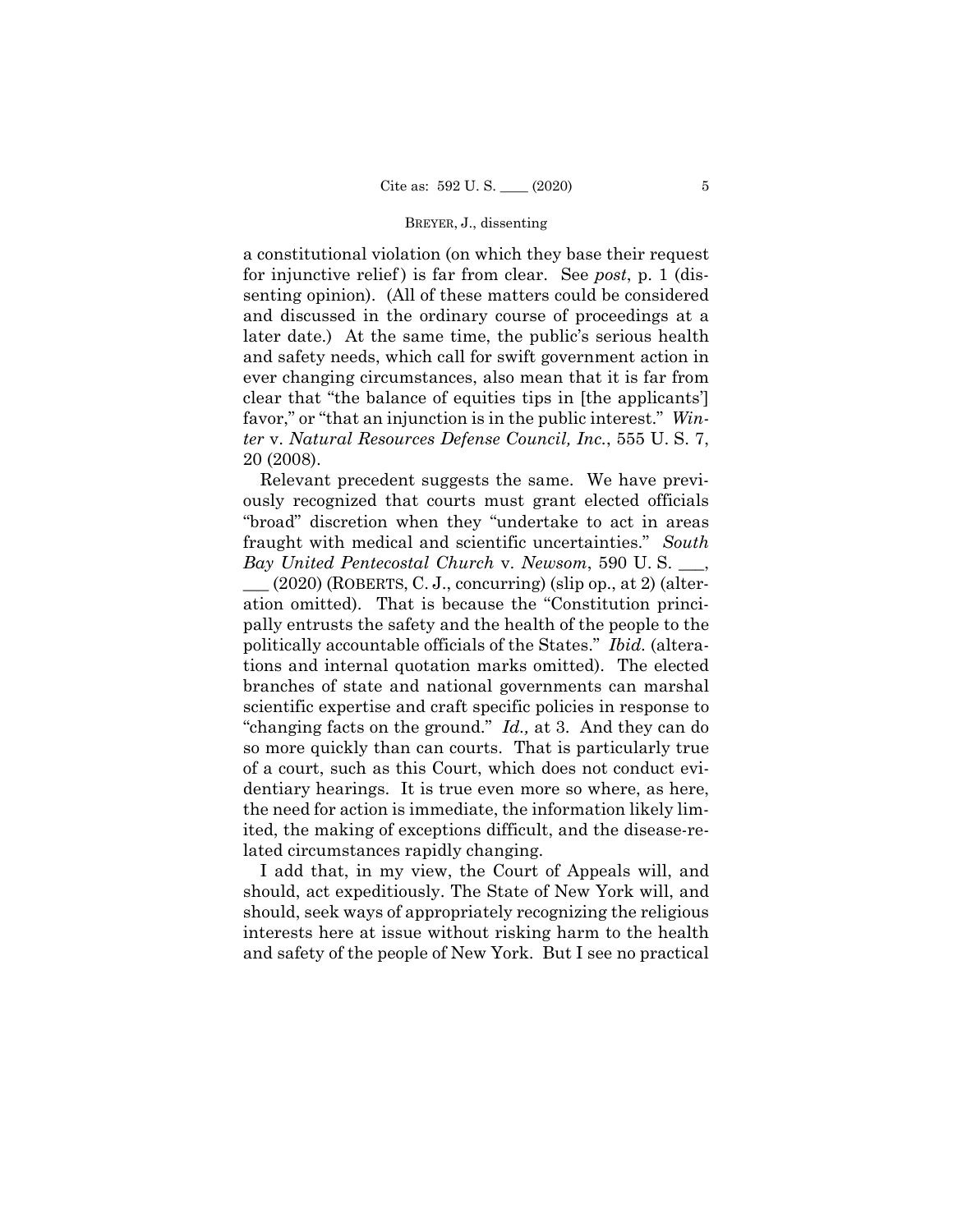# 6 ROMAN CATHOLIC DIOCESE OF BROOKLYN *v.* CUOMO

# BREYER, J., dissenting

need to issue an injunction to achieve these objectives. Rather, as I said, I can find no need for an immediate injunction. I believe that, under existing law, it ought not to issue. And I dissent from the Court's decision to the contrary.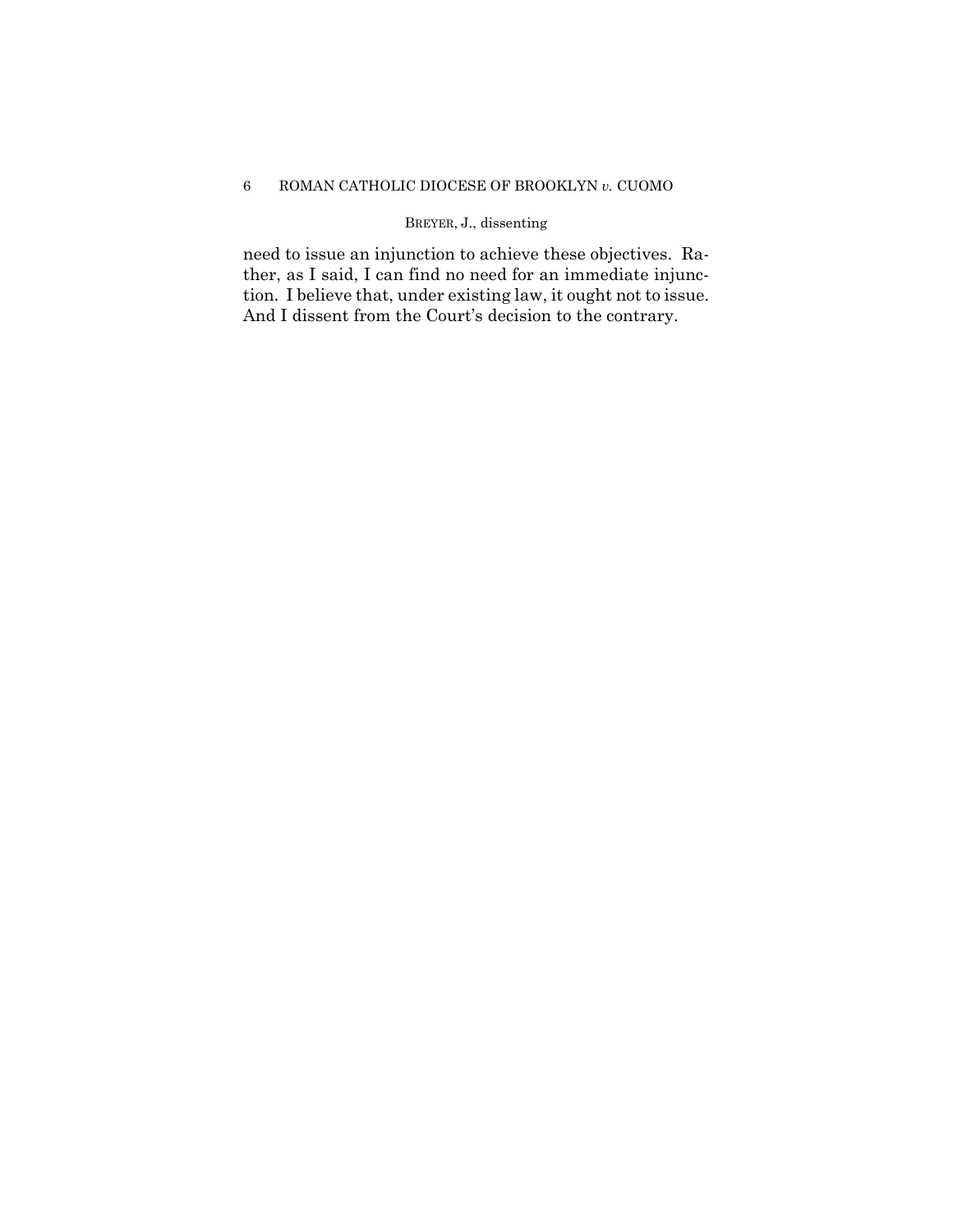## $\frac{1}{2}$  ,  $\frac{1}{2}$  ,  $\frac{1}{2}$  ,  $\frac{1}{2}$  ,  $\frac{1}{2}$  ,  $\frac{1}{2}$  ,  $\frac{1}{2}$ **SUPREME COURT OF THE UNITED STATES**

### $\frac{1}{2}$  ,  $\frac{1}{2}$  ,  $\frac{1}{2}$  ,  $\frac{1}{2}$  ,  $\frac{1}{2}$  ,  $\frac{1}{2}$ No. 20A87

# ROMAN CATHOLIC DIOCESE OF BROOKLYN, NEW YORK *v.* ANDREW M. CUOMO, GOVERNOR OF NEW YORK

### ON APPLICATION FOR INJUNCTIVE RELIEF

[November 25, 2020]

 JUSTICE SOTOMAYOR, with whom JUSTICE KAGAN joins, dissenting.

Amidst a pandemic that has already claimed over a quarter million American lives, the Court today enjoins one of New York's public health measures aimed at containing the spread of COVID–19 in areas facing the most severe outbreaks. Earlier this year, this Court twice stayed its hand when asked to issue similar extraordinary relief. See *South Bay United Pentecostal Church* v. *Newsom*, 590 U. S. \_\_\_ (2020); *Calvary Chapel Dayton Valley* v. *Sisolak*, 591 U. S.

\_\_\_ (2020). I see no justification for the Court's change of heart, and I fear that granting applications such as the one filed by the Roman Catholic Diocese of Brooklyn (Diocese) will only exacerbate the Nation's suffering.<sup>1</sup>

*South Bay* and *Calvary Chapel* provided a clear and workable rule to state officials seeking to control the spread of COVID–19: They may restrict attendance at houses of

<sup>&</sup>lt;sup>1</sup> Ironically, due to the success of New York's public health measures, the Diocese is no longer subject to the numerical caps on attendance it seeks to enjoin. See Brief in Opposition in *Agudath Israel of America* v. *Cuomo*, No. 20A90, p. 17. Yet the Court grants this application to ensure that, should infection rates rise once again, the Governor will be unable to reimplement the very measures that have proven so successful at allowing the free (and comparatively safe) exercise of religion in New York.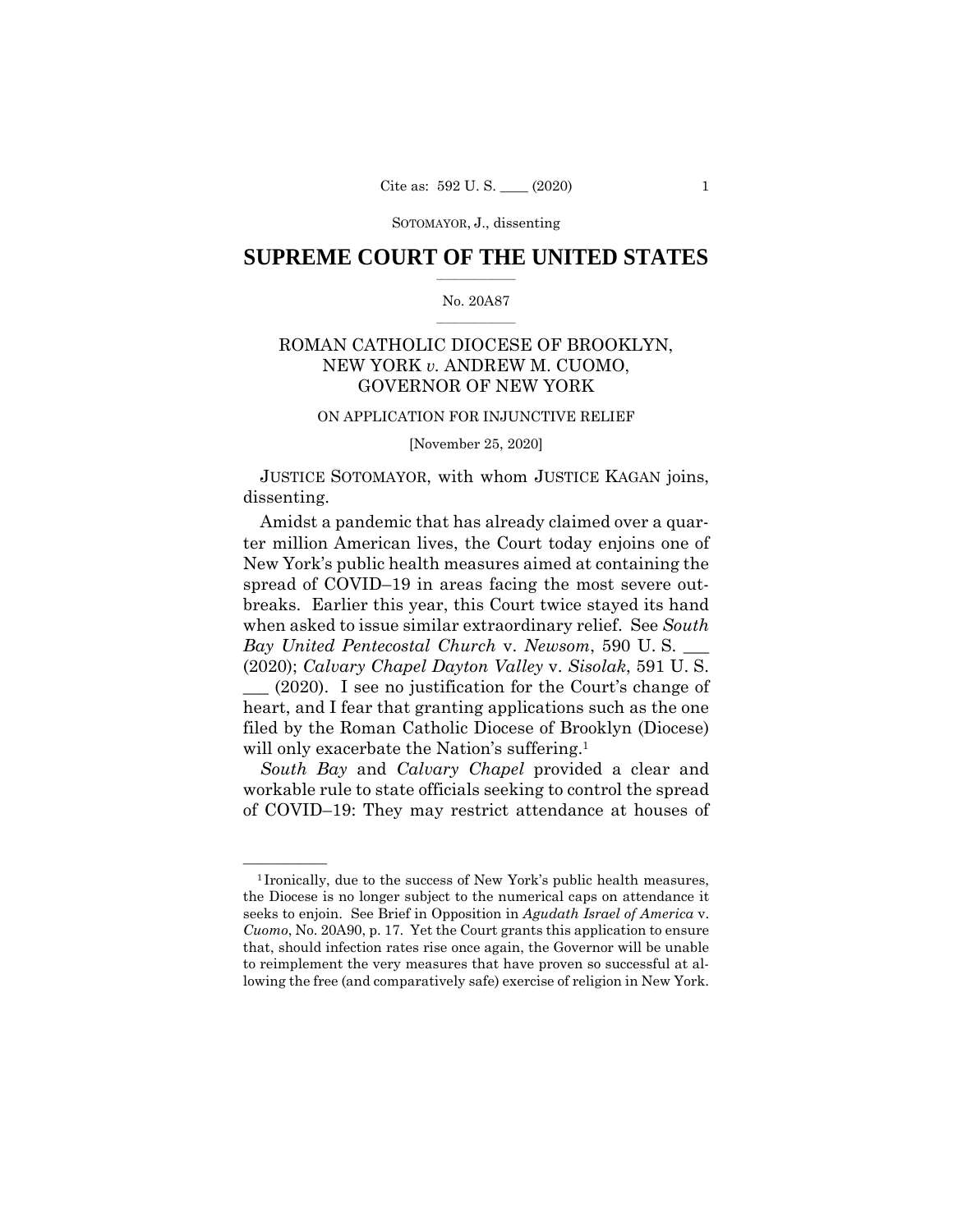worship so long as comparable secular institutions face restrictions that are at least equally as strict. See *South Bay*, 590 U. S., at  $\underline{\hspace{1cm}}$  (ROBERTS, C. J., concurring) (slip op., at 2). New York's safety measures fall comfortably within those bounds. Like the States in *South Bay* and *Calvary Chapel*, New York applies "[s]imilar or more severe restrictions . . . to comparable secular gatherings, including lectures, concerts, movie showings, spectator sports, and theatrical performances, where large groups of people gather in close proximity for extended periods of time." *Ibid.* Likewise, New York "treats more leniently only dissimilar activities, such as operating grocery stores, banks, and laundromats, in which people neither congregate in large groups nor remain in close proximity for extended periods." *Ibid.* That should be enough to decide this case.

The Diocese attempts to get around *South Bay* and *Calvary Chapel* by disputing New York's conclusion that attending religious services poses greater risks than, for instance, shopping at big box stores. Application in No. 20A87, p. 23 (Application). But the District Court rejected that argument as unsupported by the factual record. F. Supp. 3d \_\_\_, \_\_\_-\_\_\_, 2020 WL 6120167,  $*8-*9$  (EDNY, Oct. 16, 2020). Undeterred, JUSTICE GORSUCH offers up his own examples of secular activities he thinks might pose similar risks as religious gatherings, but which are treated more leniently under New York's rules (*e.g.,* going to the liquor store or getting a bike repaired). *Ante*, at 2 (concurring opinion). But JUSTICE GORSUCH does not even try to square his examples with the conditions medical experts tell us facilitate the spread of COVID–19: large groups of people gathering, speaking, and singing in close proximity indoors for extended periods of time. See App. to Brief in Opposition in No. 20A87, pp. 46–51 (declaration of Debra S. Blog, Director of the Div. of Epidemiology, NY Dept. of Health); Brief for the American Medical Association et al.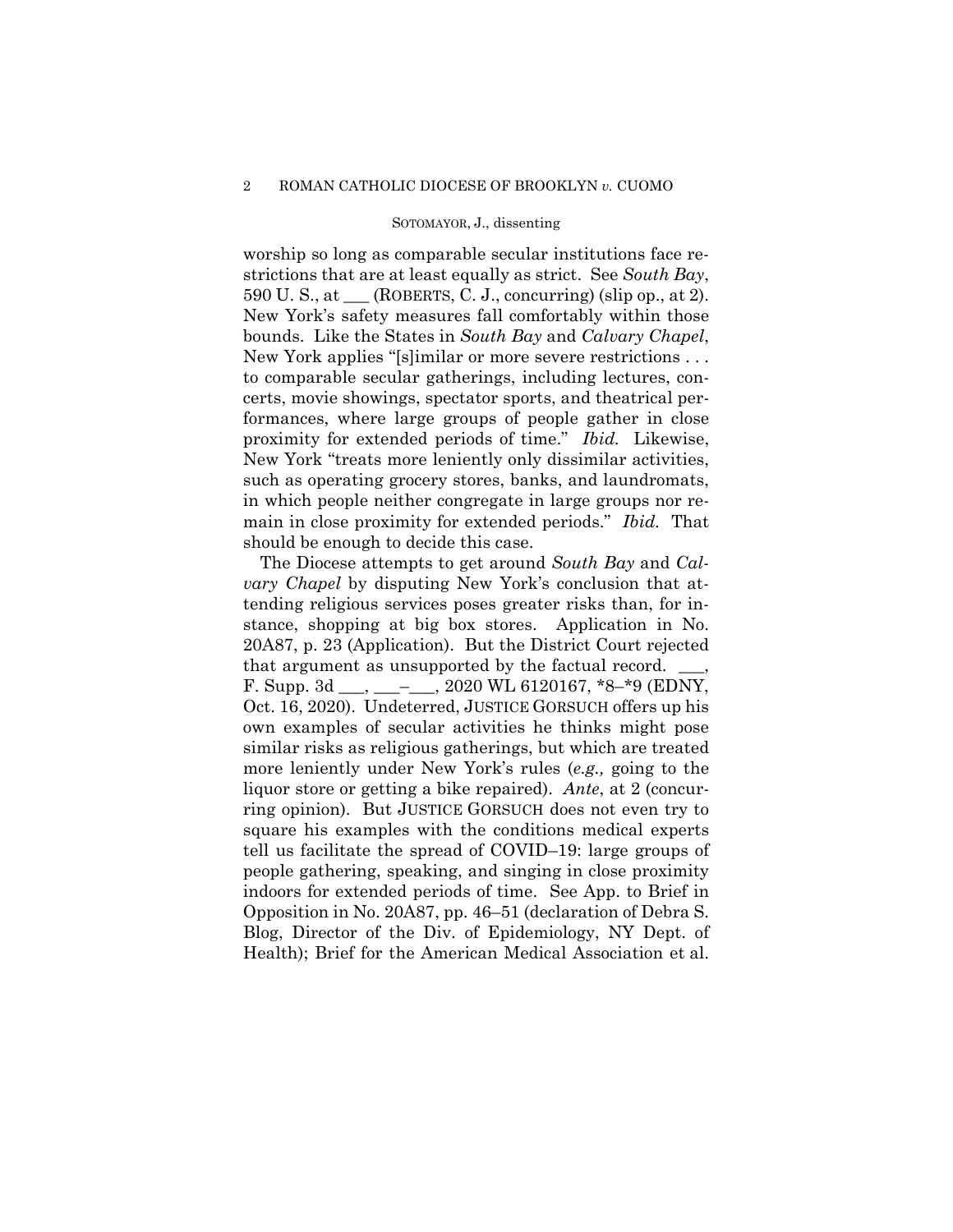as *Amicus Curiae* 3–6 (Brief for AMA). Unlike religious services, which "have every one of th[ose] risk factors," Brief for AMA 6, bike repair shops and liquor stores generally do not feature customers gathering inside to sing and speak together for an hour or more at a time. *Id.,* at 7 ("Epidemiologists and physicians generally agree that religious services are among the riskiest activities"). Justices of this Court play a deadly game in second guessing the expert judgment of health officials about the environments in which a contagious virus, now infecting a million Americans each week, spreads most easily.

In truth, this case is easier than *South Bay* and *Calvary Chapel*. While the state regulations in those cases generally applied the same rules to houses of worship and secular institutions where people congregate in large groups, New York treats houses of worship far more favorably than their secular comparators. Compare, *e.g.*, *Calvary Chapel*, 591 U. S., at \_\_\_ (KAVANAUGH, J., dissenting) (slip op., at 8) (noting that Nevada subjected movie theaters and houses of worship alike to a 50-person cap) with App. to Brief in Opposition in No. 20A87, p. 53 (requiring movie theaters, concert venues, and sporting arenas subject to New York's regulation to close entirely, but allowing houses of worship to open subject to capacity restrictions). And whereas the restrictions in *South Bay* and *Calvary Chapel* applied statewide, New York's fixed-capacity restrictions apply only in specially designated areas experiencing a surge in COVID–19 cases.

The Diocese suggests that, because New York's regulation singles out houses of worship by name, it cannot be neutral with respect to the practice of religion. Application 22. Thus, the argument goes, the regulation must, *ipso facto*, be subject to strict scrutiny. It is true that New York's policy refers to religion on its face. But as I have just explained, that is because the policy singles out religious in-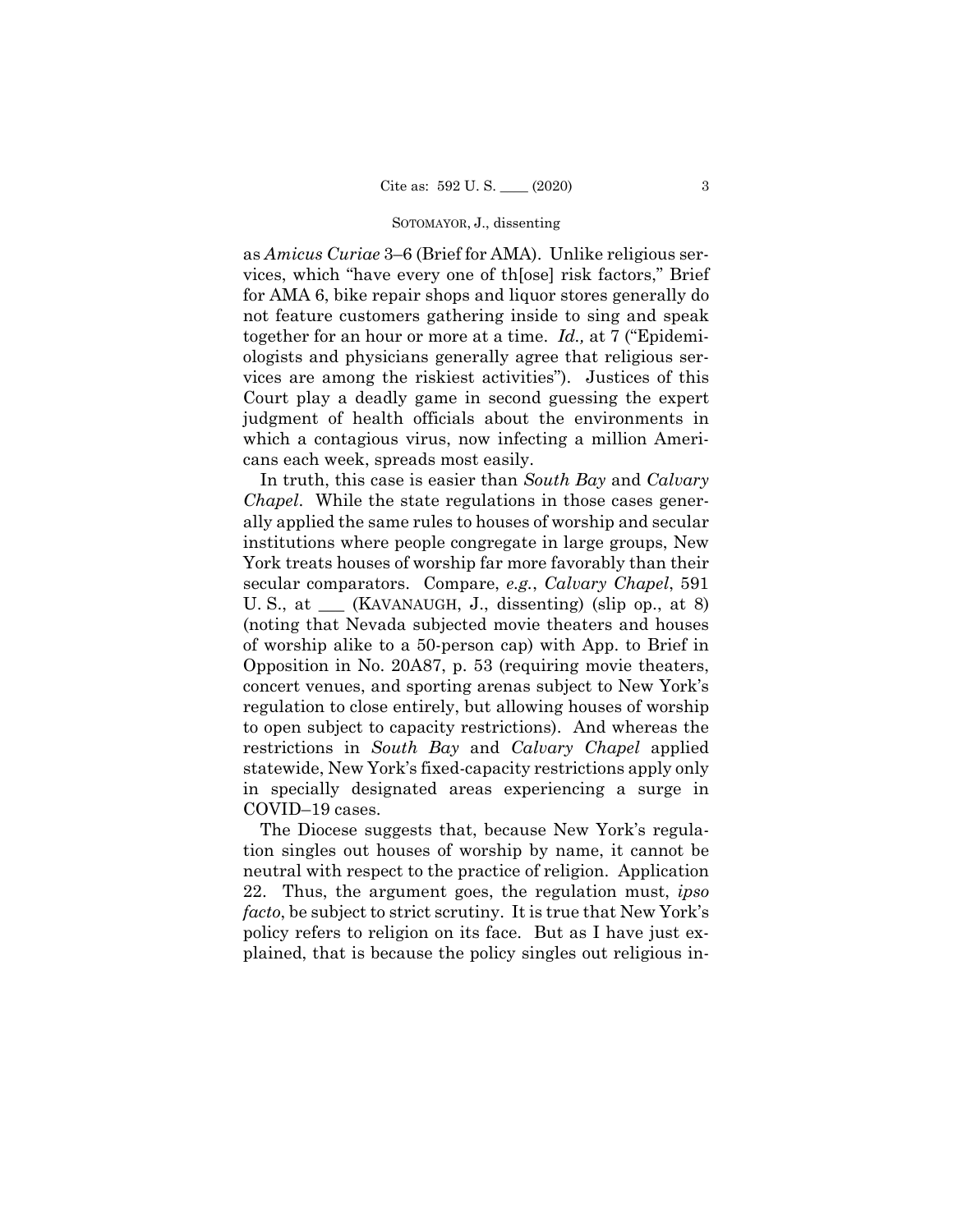stitutions for preferential treatment in comparison to secular gatherings, not because it discriminates against them. Surely the Diocese cannot demand laxer restrictions by pointing out that it is already being treated better than comparable secular institutions.2

Finally, the Diocese points to certain statements by Governor Cuomo as evidence that New York's regulation is impermissibly targeted at religious activity—specifically, at combatting heightened rates of positive COVID–19 cases among New York's Orthodox Jewish community. Application 24. The Diocese suggests that these comments supply "an independent basis for the application of strict scrutiny." Reply Brief in No. 20A87, p. 9. I do not see how. The Governor's comments simply do not warrant an application of strict scrutiny under this Court's precedents. Just a few Terms ago, this Court declined to apply heightened scrutiny to a Presidential Proclamation limiting immigration from Muslim-majority countries, even though President Trump had described the Proclamation as a "Muslim Ban," originally conceived of as a "'total and complete shutdown of Muslims entering the United States until our country's representatives can figure out what is going on.'" *Trump* v. *Hawaii*, 585 U.S. \_\_, \_\_ (2018) (slip op., at 27). If the

<sup>—————— 2</sup> JUSTICE KAVANAUGH cites *Church of Lukumi Babalu Aye, Inc.* v*. Hialeah*, 508 U. S. 520, 537–538 (1993), and *Employment Div., Dept. of Human Resources of Ore.* v. *Smith*, 494 U. S. 872, 884 (1990), for the proposition that states must justify treating even noncomparable secular institutions more favorably than houses of worship. *Ante*, at 2 (concurring opinion). But those cases created no such rule. *Lukumi* struck down a law that allowed animals to be killed for almost any purpose other than animal sacrifice, on the ground that the law was a " 'religious gerrymander'" targeted at the Santeria faith. 508 U.S., at 535. Smith is even farther afield, standing for the entirely inapposite proposition that "the right of free exercise does not relieve an individual of the obligation to comply with a valid and neutral law of general applicability on the ground that the law proscribes (or prescribes) conduct that his religion prescribes (or proscribes)." 494 U. S., at 879 (internal quotation marks omitted).